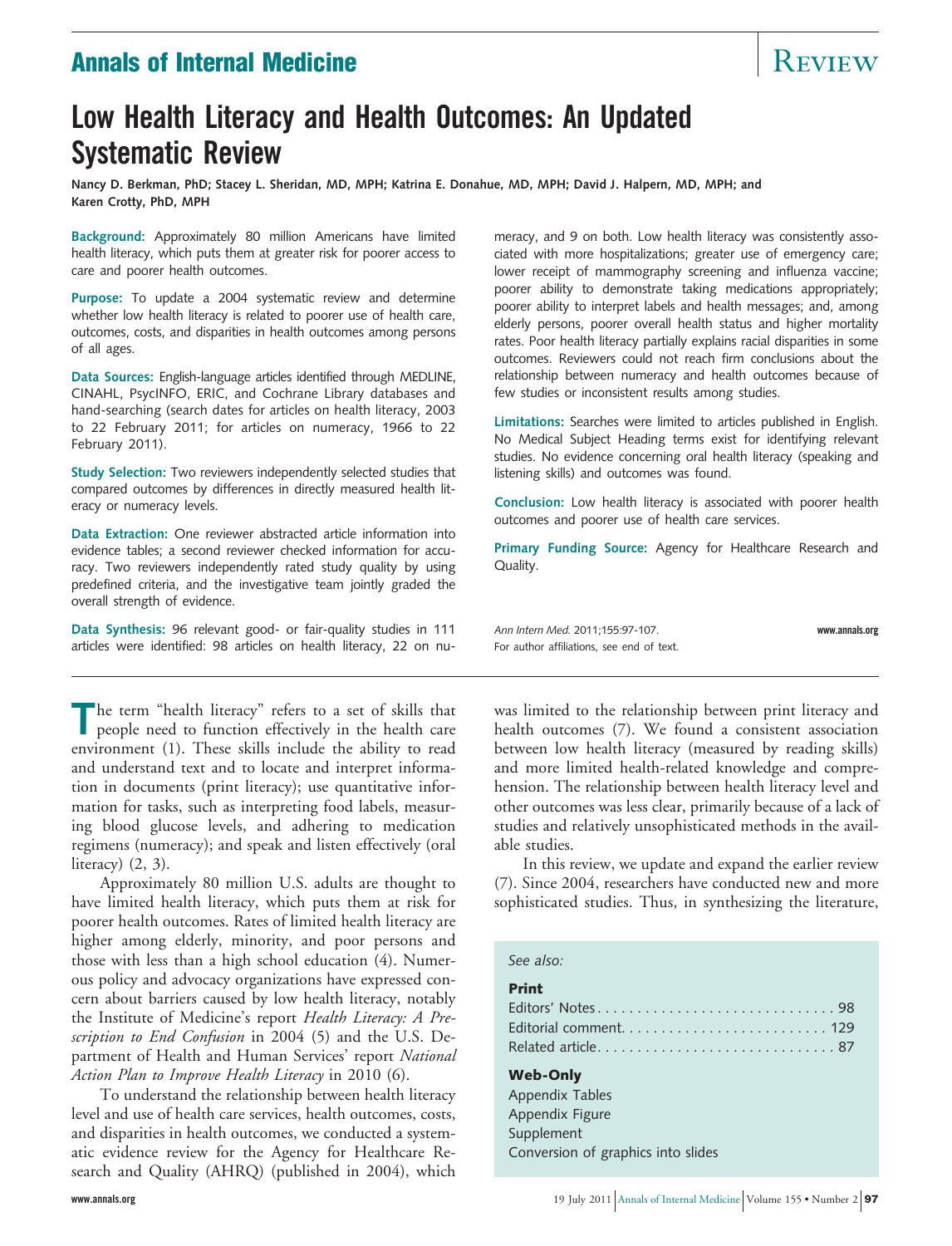#### **Context**

Several studies show that people with low health literacy skills have poorer health-related knowledge and comprehension.

#### **Contribution**

This updated systematic review of 96 studies found that low health literacy is associated with poorer ability to understand and follow medical advice, poorer health outcomes, and differential use of some health care services.

#### **Caution**

No studies examined the relationship between oral literacy (speaking and listening skills) and outcomes.

# **Implication**

Although it is challenging, we need to find feasible ways to improve patients' health literacy skills and reduce the negative effects of low health literacy on outcomes.

*—The Editors*

we can now consider the relationship between outcomes and health literacy (print literacy alone or combined with numeracy) and between outcomes and the numeracy component of health literacy alone.

# **METHODS**

We developed and followed a protocol that used standard AHRQ Evidence-based Practice Center methods. The full report describes study methods in detail and presents evidence tables for each included study (1).

#### **Literature Search**

We searched MEDLINE, CINAHL, the Cochrane Library, PsycINFO, and ERIC databases. For health literacy, our search dates were from 2003 to May 2010. For numeracy, they were from 1966 to May 2010; we began at an earlier date because numeracy was not addressed in our 2004 review. For this review, we updated our searches beyond what was included in the full report from May 2010 through 22 February 2011 to be current with the most recent literature. No Medical Subject Heading terms specifically identify health literacy–related articles, so we conducted keyword searches, including *health literacy*, *literacy*, *numeracy*, and terms or phrases used to identify related measurement instruments. We also hand-searched reference lists of pertinent review articles and editorials. **Appendix Table 1** (available at www.annals.org) shows the full search strategy.

#### **Study Selection**

We included English-language studies on persons of all ages whose health literacy or that of their caregivers (including numeracy or oral health literacy) had been measured directly and had not been self-reported. Studies had to compare participants in relation to an outcome, includ-

**98** 19 July 2011 Annals of Internal Medicine Volume 155 • Number 2 **www.annals.org**

ing health care access and service use, health outcomes, and costs of care. For numeracy studies, outcomes also included knowledge, because our earlier review had established the relationship between only health literacy and knowledge. We did not examine outcomes concerning attitudes, social norms, or patient–provider relationships.

#### **Data Abstraction and Quality Assessment**

After determining article inclusion, 1 reviewer entered study data into evidence tables; a second, senior reviewer checked the information for accuracy and completeness. Two reviewers independently rated the quality of studies as good, fair, or poor by using criteria designed to detect potential risk of bias in an observational study (including selection bias, measurement bias, and control for potential confounding) and precision of measurement.

#### **Data Synthesis and Strength of Evidence**

We assessed the overall strength of the evidence for each outcome separately for studies measuring health literacy and those measuring numeracy on the basis of information only from good- and fair-quality studies. Using AHRQ guidance (8), we graded the strength of evidence as high, moderate, low, or insufficient on the basis of the potential risk of bias of included studies, consistency of effect across studies, directness of the evidence, and precision of the estimate (**Table 1**). We determined the grade on the basis of the literature from the update searches. We then considered whether the findings from the 2004 review would alter our conclusions. We graded the body of evidence for an outcome as low if the evidence was limited to 1 study that controlled for potential confounding variables or to several small studies in which all, or only some, controlled for potential confounding variables or as insufficient if findings across studies were inconsistent or were limited to 1 unadjusted study. Because of heterogeneity across studies in their approaches to measuring health literacy, numeracy, and outcomes, we summarized the evidence

|  |  | Table 1. Strength of Evidence Grades and Definitions |  |  |  |  |
|--|--|------------------------------------------------------|--|--|--|--|
|--|--|------------------------------------------------------|--|--|--|--|

| Grade        | Definition                                                                                                                                                                                                                                                                                                                                                                                                                          |
|--------------|-------------------------------------------------------------------------------------------------------------------------------------------------------------------------------------------------------------------------------------------------------------------------------------------------------------------------------------------------------------------------------------------------------------------------------------|
| High         | High confidence that the evidence reflects the true effect.<br>Further research is very unlikely to change our confidence<br>in the estimate of effect.                                                                                                                                                                                                                                                                             |
| Moderate     | Moderate confidence that the evidence reflects the true<br>effect. Further research may change our confidence in the<br>estimate of effect and may change the estimate.                                                                                                                                                                                                                                                             |
| Low          | Low confidence that the evidence reflects the true effect.<br>Further research is likely to change our confidence in the<br>estimate of effect and is likely to change the estimate. The<br>evidence was graded as low if findings were limited to<br>only 1 or a few studies that controlled for potential<br>confounding or the preponderance of evidence was based<br>on studies that did not control for potential confounding. |
| Insufficient | Evidence either is unavailable or does not permit estimation<br>of an effect. Inconsistent findings across studies were<br>generally graded as insufficient, as was evidence limited to<br>1 study that did not control for potential confounding.                                                                                                                                                                                  |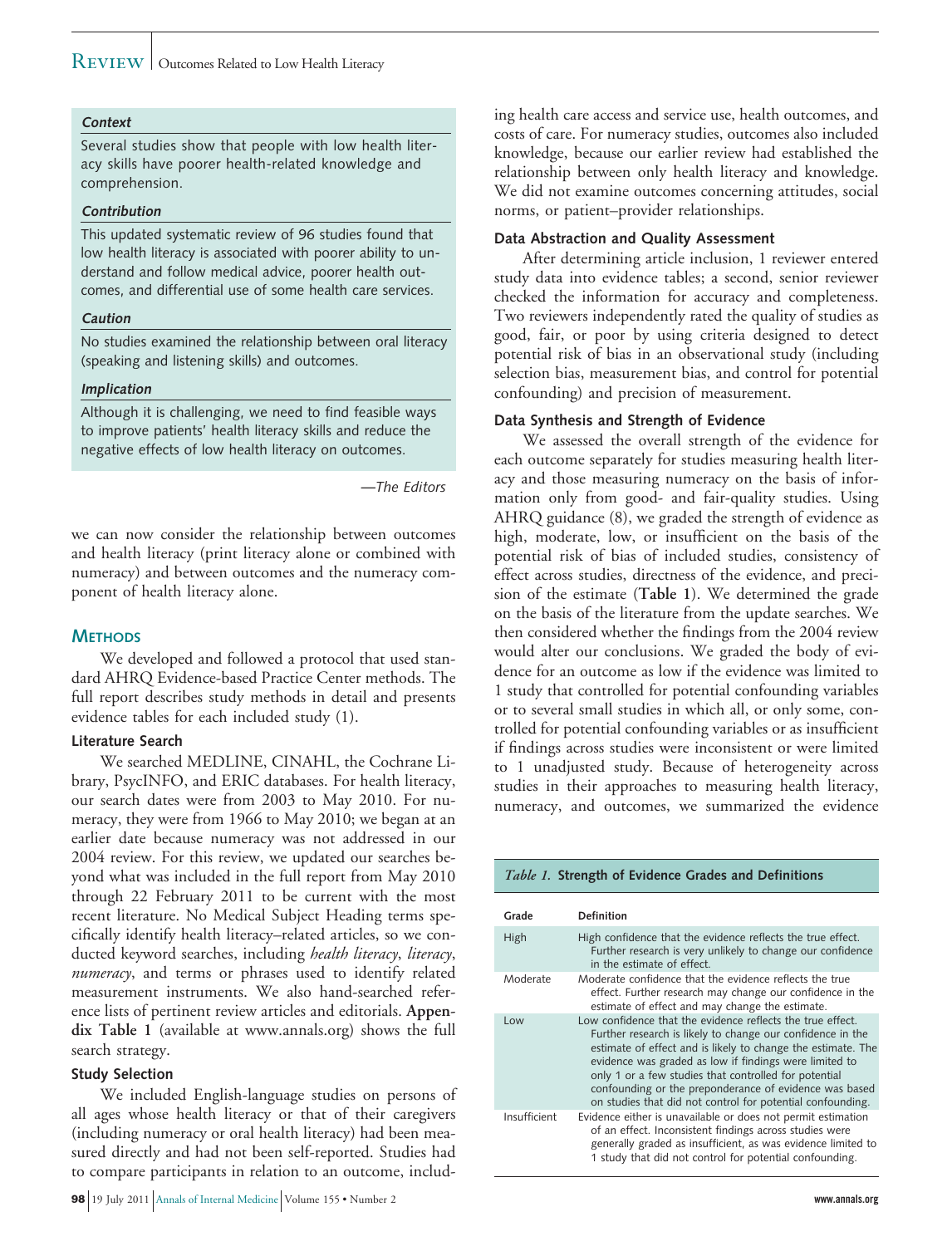through consensus discussions and did not conduct any meta-analyses.

#### **Role of the Funding Source**

AHRQ reviewed a draft report and provided copyright release for this manuscript. The funding source did not participate in conducting literature searches, determining study eligibility, evaluating individual studies, grading evidence, or interpreting results.

# **RESULTS**

First, we present the results from our literature search and a summary of characteristics across studies, followed by findings specific to health literacy then numeracy. We generally highlight evidence of moderate or high strength and mention only outcomes with low or insufficient evidence. Where relevant, we comment on the evidence provided through the 2004 review. **Tables 2** and **3** summarize our findings and strength-of-evidence grade for each included health literacy and numeracy outcome, respectively.

# **Characteristics of Reviewed Studies**

We identified 3823 citations and evaluated 1012 fulltext articles (**Appendix Figure**, available at www.annals .org). Ultimately, we included 96 studies rated as good or fair quality. These studies were reported in 111 articles because some investigators reported study results in multiple publications (98 articles on health literacy, 22 on numeracy, and 9 on both). We found no studies that examined outcomes by the oral (verbal) component of health literacy. Of the 111 articles, 100 were rated as fair quality. All studies were observational, primarily cross-sectional designs (91 of 111 articles). The **Supplement** (health literacy) and **Appendix Table 2** (numeracy) (both available at www .annals.org) present summary information for each included article.

Studies varied in their measurement of health literacy and numeracy. Commonly used instruments to measure health literacy are the Rapid Estimate of Adult Literacy in Medicine (REALM) (9), the Test of Functional Health Literacy in Adults (TOFHLA) (10), and short TOFHLA (S-TOFHLA). Instruments frequently used to measure numeracy are the Schwartz–Woloshin Numeracy Test (11) and the Wide Range Achievement Test (WRAT) math subtest (12).

Studies also differed in how investigators distinguished between levels or thresholds of health literacy—either as a continuous measure or as categorical groups. Some studies identified 3 groups, often called *inadequate*, *marginal*, and *adequate*, whereas others combined 2 of the 3 groups. Because evidence was sparse for evaluating differences between marginal and adequate health literacy, our results focus on the differences between the lowest and highest groups.

Studies in this update generally included multivariate analyses rather than simpler unadjusted analyses. They varied considerably, however, in regard to which potential confounding variables are controlled (**Supplement** and **Appendix Table 2**). All results reported here are from adjusted analyses that controlled for potential confounding variables, unless otherwise noted.

#### **Relationship Between Health Literacy and Outcomes Use of Health Care Services and Access to Care**

*Emergency Care and Hospitalizations.* Nine studies examining the risk for emergency care use (13–21) and 6 examining the risk for hospitalizations (14–19) provided moderate evidence showing increased use of both services among people with lower health literacy, including elderly persons, clinic and inner-city hospital patients, patients with asthma, and patients with congestive heart failure. Outcomes did not differ among adolescents with HIV or among children (based on parents' health literacy) (19, 21). Studies in our 2004 review also found increased hospitalizations (7).

*Preventive Services.* Four studies provided moderate evidence of a lower probability of mammography screening (18, 22–24) and influenza immunizations (22, 23, 25, 26) in low health literacy groups. Two of the mammography studies were conducted in a nationally representative sample of elderly persons. Our 2004 report found similar results (7).

# **Health Care–Related Skills**

*Taking Medications Appropriately.* Six studies provided moderate evidence that low health literacy is related to poorer skills in taking medications. Three studies directly observed whether participants take prescription medications appropriately and generally found poorer skills among those with low health literacy (27–29). In 1 goodquality study, patients with coronary heart disease and low health literacy were less likely to identify all of their medications (27). Patients with HIV and low health literacy scored significantly lower during a mock exercise that measured management of medication (28). Elderly persons with low health literacy were less able to open and take their medications (29).

Three analyses examined other measures of taking medications properly—self-reported use of nonstandardized dosing instruments (such as kitchen spoons), observation of use of common dosing instruments, and biological test results (30–32). The 2 dosing-instrument studies reported poorer performance among persons with low health literacy (31, 32).

*Interpreting Labels and Health Messages.* Studies provided moderate evidence that low health literacy is associated with poorer interpretation of labels (prescription medications and nutrition) and health messages. Adult patients with low health literacy in primary care clinics were less able to describe how they would take 5 medications and had a greater probability of misunderstanding instructions on 1 or more labels (33). In an unadjusted analysis, they were also less able to correctly interpret 4 of 5 primary medication labels and were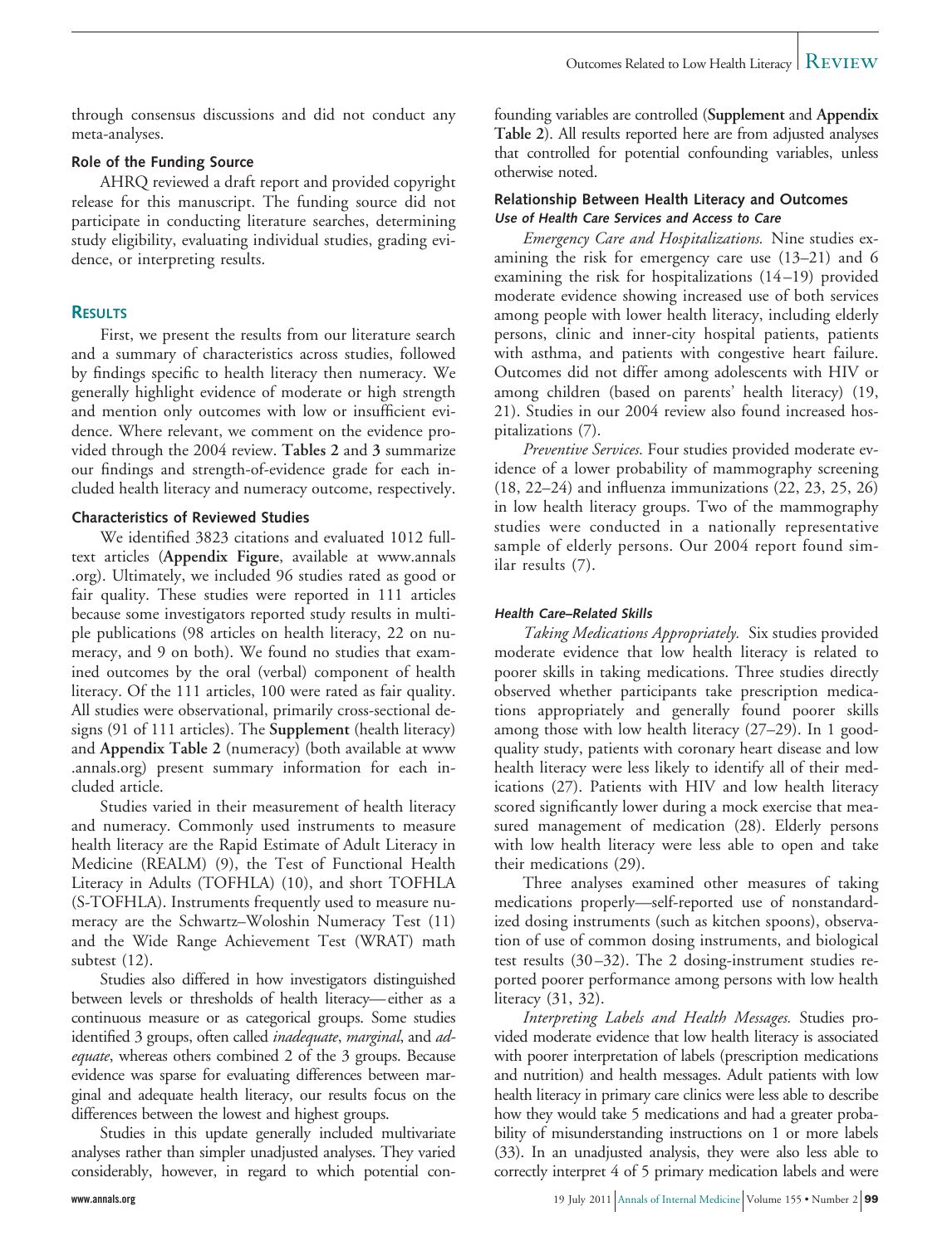| Outcome<br><b>Study Design</b>                                                   |                           |                              | <b>Articles (Articles</b><br>Controlling for<br>Confounding), n (n) | Low vs. Adequate Health Literacy | Strength of<br>Evidence: 2011 |                     |
|----------------------------------------------------------------------------------|---------------------------|------------------------------|---------------------------------------------------------------------|----------------------------------|-------------------------------|---------------------|
|                                                                                  |                           | 2004                         | 2011                                                                | 2004                             | 2011                          |                     |
| Access to care                                                                   | Cohort<br>Cross-sectional | $\overline{O}$<br>1(1)       | 4(4)<br>6(5)                                                        | No difference                    | Inconsistent                  | Insufficient        |
| Access to insurance                                                              | Cross-sectional           | 0                            | 1(1)                                                                | NA: no studies                   | Decrease                      | Low                 |
| Adherence                                                                        | Cohort<br>Cross-sectional | 2(0)<br>2(1)                 | 7(7)<br>10(10)                                                      | Inconsistent                     | Inconsistent                  | Insufficient        |
| Alcohol and drug use                                                             | Cross-sectional           | 1(1)                         | 2(2)                                                                | No difference                    | Inconsistent                  | Insufficient        |
| Asthma self-care                                                                 | Cross-sectional           | 1(1)                         | 1(1)                                                                | Decrease                         | Decrease                      | Low                 |
| Asthma severity and<br>control                                                   | Cross-sectional           | $\mathbf{O}$                 | 2(1)                                                                | NA: no studies                   | Inconsistent                  | Insufficient        |
| Chronic disease                                                                  | Cohort<br>Cross-sectional | 1(1)                         | 2(0)<br>5(3)                                                        | No difference                    | Inconsistent                  | Insufficient        |
| Colon cancer screening                                                           | Cross-sectional           | $\mathbf{0}$                 | 5(5)                                                                | NA: no studies                   | Decrease                      | Insufficient        |
| Dental disease                                                                   | Cross-sectional           | $\mathbf 0$                  | 2(2)                                                                | NA: no studies                   | Inconsistent                  | Insufficient        |
| Diabetes control and<br>related symptoms                                         | Cross-sectional           | 3(2)                         | 8(7)                                                                | Inconsistent                     | Inconsistent                  | Insufficient        |
| <b>Diabetes</b><br>self-management                                               | Cross-sectional           | $\mathbf{0}$                 | 1(1)                                                                | NA: no studies                   | Decrease                      | Low                 |
| Emergency care visits                                                            | Cohort<br>Cross-sectional | 0<br>$\mathbf{O}$            | 6(4)<br>3(3)                                                        | NA: no studies                   | Increase                      | Moderate            |
| Seeking health-related<br>information                                            | Cross-sectional           | $\mathbf 0$                  | 1(1)                                                                | NA: no studies                   | No difference                 | Low                 |
| Health status                                                                    |                           |                              |                                                                     |                                  |                               |                     |
| Adolescents                                                                      | Cross-sectional           | $\mathbf{0}$                 | 1(1)                                                                | NA: no studies                   | Decrease                      | Low                 |
| All adults<br>Health status and<br>quality of life                               | Cross-sectional           | 2(2)                         | 1(1)                                                                | Decrease                         | No difference                 | Low                 |
| Elderly persons                                                                  | Cohort<br>Cross-sectional | $\mathbf{0}$<br>1(0)         | 1(1)<br>5(4)                                                        | Decrease                         | Decrease                      | Moderate            |
| Specific diseases                                                                | Cross-sectional           | 2(0)                         | 7(7)                                                                | No difference                    | Inconsistent                  | Insufficient        |
| Mental and physical<br>functioning:<br>elderly persons                           | Cohort<br>Cross-sectional | $\mathbf{0}$                 | 3(2)<br>2(2)                                                        | NA: no studies                   | Inconsistent                  | Insufficient        |
| Healthy lifestyle<br>(physical activity,<br>eating habits, and<br>seat belt use) | Cross-sectional           | 0                            | $5(4;$ for some<br>outcomes)                                        | NA: no studies                   | Inconsistent                  | Insufficient        |
| HIV risk and sexual<br>behavior                                                  | Cohort<br>Cross-sectional | $\mathbf{0}$<br>$\mathbf{0}$ | 1(1)<br>2(2)                                                        | NA: no studies                   | Inconsistent                  | Insufficient        |
| HIV severity and<br>symptoms                                                     | Cohort<br>Cross-sectional | 3(0)                         | 1(1)<br>4(3)                                                        | Inconsistent                     | No difference in 4 studies    | Low                 |
| Hospitalization                                                                  | Cohort<br>Cross-sectional | 2(2)<br>$\mathbf{0}$         | 4(3)<br>2(2)                                                        | Increase                         | Increase                      | Moderate            |
| Hypertension control<br>Immunization                                             | Cross-sectional           | 1(1)                         | 2(2)                                                                | No difference                    | Inconsistent                  | Insufficient        |
| Influenza                                                                        | Cohort<br>Cross-sectional | $\mathbf{0}$<br>1(1)         | 1(1)<br>3(3)                                                        | Decrease                         | Decrease                      | Moderate            |
| Pneumococcal                                                                     | Cohort<br>Cross-sectional | 0<br>1(1)                    | 1(1)<br>1(1)                                                        | Decrease                         | Inconsistent                  | Insufficient        |
| Interpreting labels and<br>health messages                                       | Cross-sectional           | $\mathbf{0}$                 | 5(4)                                                                | NA: no studies                   | Decrease                      | Moderate            |
| Knowledge                                                                        | Cohort<br>Cross-sectional | 1(0)<br>9(7)                 | <b>NA</b>                                                           | Decrease                         | NA: analysis not repeated     | Not<br>re-evaluated |
| Mammography                                                                      | Cross-sectional           | 1(1)                         | 4(4)                                                                | Decrease                         | Decrease                      | Moderate            |
| Mental health<br>symptoms                                                        | Cohort<br>Cross-sectional | 1(0)<br>4(2)                 | 2(1)<br>8(4)                                                        | Decrease                         | Greater in 8 studies          | Low                 |
| Mortality: elderly<br>persons                                                    | Cohort                    | $\mathbf{0}$                 | 3(3)                                                                | NA: no studies                   | Increase                      | High                |
| Obesity and weight                                                               | Cohort<br>Cross-sectional | 0<br>$\mathbf 0$             | 1(0)<br>4(1)                                                        | NA: no studies                   | Inconsistent                  | Insufficient        |
| Pap tests                                                                        | Cross-sectional           | 1(1)                         | 3(3)                                                                | Decrease                         | Decrease                      | Low                 |
| Prostate cancer control                                                          | Cross-sectional           | 1(1)                         | 1(1)                                                                | No difference                    | Decrease                      | Low                 |
| Review of prescription<br>information                                            | Cross-sectional           | $\mathbf{0}$                 | 1(1)                                                                | NA: no studies                   | Decrease                      | Low                 |
| Self-efficacy                                                                    | Cross-sectional           | 0                            | 6(5)                                                                | NA: no studies                   | Inconsistent                  | Insufficient        |

# *Table 2.* **Health Literacy Outcome Results: Strength of Evidence and Summary of Findings, 2004 and 2011**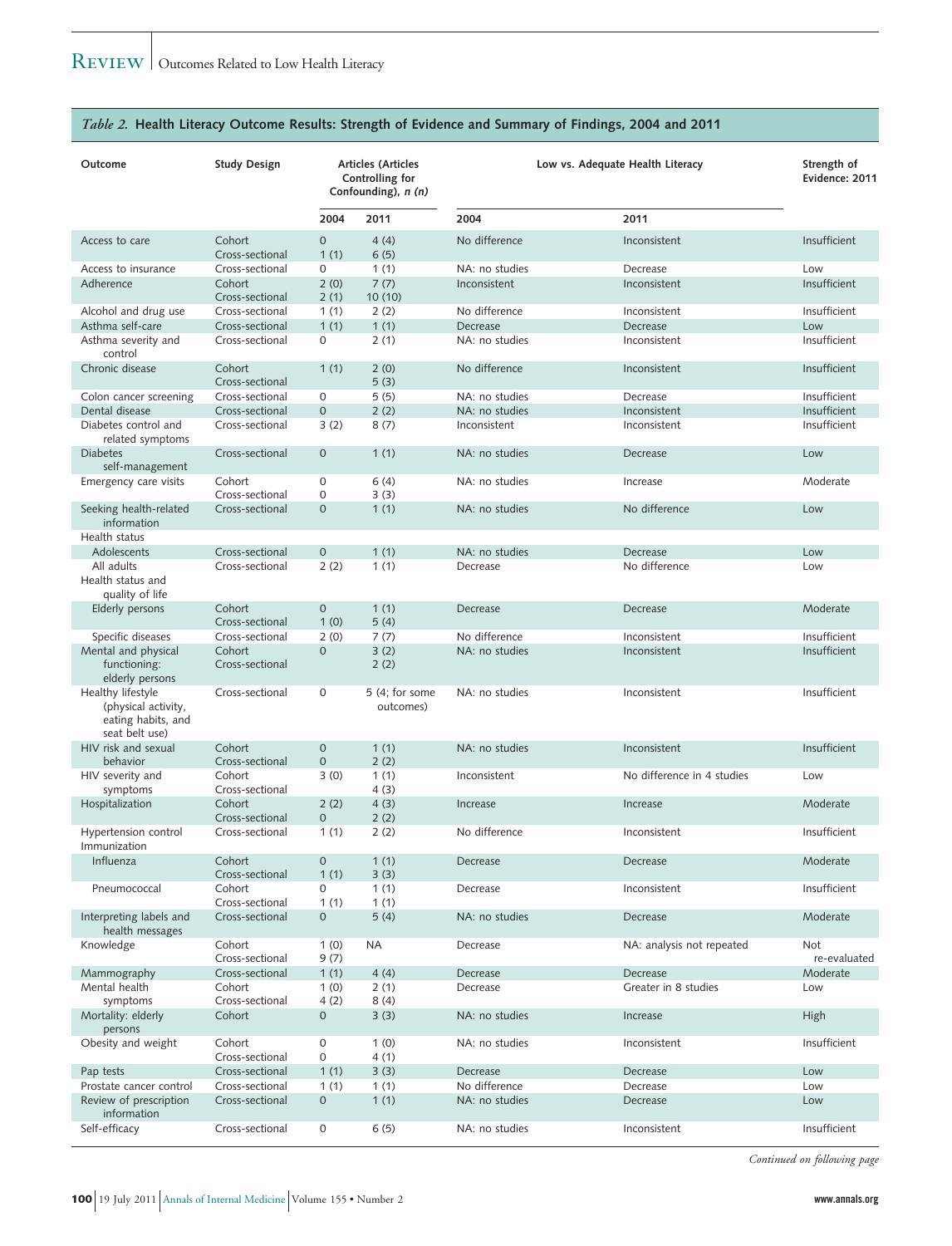| <i>Table 2</i> —Continued           |                           |                                                                     |              |                                                         |                                                                                                                                                    |                                  |  |
|-------------------------------------|---------------------------|---------------------------------------------------------------------|--------------|---------------------------------------------------------|----------------------------------------------------------------------------------------------------------------------------------------------------|----------------------------------|--|
| Outcome                             | <b>Study Design</b>       | <b>Articles (Articles</b><br>Controlling for<br>Confounding), n (n) |              | Low vs. Adequate Health Literacy                        |                                                                                                                                                    |                                  |  |
|                                     |                           | 2004                                                                | 2011         | 2004                                                    | 2011                                                                                                                                               |                                  |  |
| Smoking                             | Cross-sectional           | 3(1)                                                                | 2(2)         | Inconsistent                                            | Inconsistent                                                                                                                                       | Insufficient                     |  |
| STD (testing)                       | Cross-sectional           | 1(1)                                                                | 1(1)         | Increase                                                | Increase                                                                                                                                           | Low                              |  |
| Taking medications<br>appropriately | Cohort<br>Cross-sectional | $\mathbf{0}$<br>$\overline{0}$                                      | 1(1)<br>5(5) | NA: no studies                                          | Decrease                                                                                                                                           | Moderate                         |  |
| Costs                               | Cohort                    | 1(1)                                                                | 2(2)         | No difference                                           | Inconsistent                                                                                                                                       | Insufficient                     |  |
| <b>Disparities</b>                  | Cohort<br>Cross-sectional | $\overline{0}$<br>1(1)                                              | 1(1)<br>5(5) | Health literacy mediates racial<br>disparity in 1 study | Health literacy partially mediates<br>racial disparities in some<br>outcomes; no differences in<br>ethnicity; and sex differences<br>for 1 outcome | Race, ethnicity,<br>and sex: low |  |

 $NA =$  not applicable; Pap = Papanicolaou;  $STD =$  sexually transmitted disease.

less likely to look at auxiliary labels (34). Another study found that persons with low health literacy were less likely to understand nutrition labels (35). In a third study, mothers with low literacy in Nepal had poorer ability to give an organized health narrative (36).

#### **Disease Prevalence and Severity**

*Mental Health Outcomes.* Although 8 of 10 studies found that patients with low health literacy were more likely to have symptoms of depression or to be considered depressed, we judged the strength of evidence as low (14, 19, 26, 37–43). Despite the general consistency of results, only 1 depression study rigorously controlled for potential confounders. In our earlier review, studies evaluating depression were inconsistent (7).

*Severity and Symptoms of HIV Infection.* Studies concerning HIV infection severity and health literacy were judged as low strength of evidence because most included limited control for confounding and had small sample sizes. Four studies (1 unadjusted) did not find differences in HIV infection severity by health literacy (19, 40, 44,

*Table 3.* **Numeracy Outcome Results: Strength of Evidence and Summary of Findings, 2011\***

45). In contrast, low health literacy was associated with less intensity of symptoms in 1 study that controlled only for Hispanic ethnicity (38). Our earlier review, limited to unadjusted analyses, found inconsistent results (7).

#### **Global Health Status of Elderly Persons**

Five studies found poorer health status among elderly persons with low health literacy (18, 22, 25, 26, 46–49); we judged the evidence to be moderate. Studies included 1 goodquality, nationally representative sample (22); patients in Chicago, Illinois (18, 47); Prudential Medicare managed care enrollees (25, 48); and elderly persons in Korea (46). Two unadjusted analyses—one of elderly persons in Pittsburgh, Pennsylvania, and in Memphis, Tennessee (26), and a second of the Prudential Medicare sample that was included in our 2004 review (49)—also found the same result.

#### **Death**

Higher all-cause mortality rates of elderly persons were related to lower health literacy in 2 large, good-quality

| <i>Thout 3.</i> Thannoidly Outcome negated stronger or Evidence and Summary or Financys, 2011 |                           |                                                                     |                                                                                                             |                                                                                 |  |  |  |  |  |
|-----------------------------------------------------------------------------------------------|---------------------------|---------------------------------------------------------------------|-------------------------------------------------------------------------------------------------------------|---------------------------------------------------------------------------------|--|--|--|--|--|
| Outcome                                                                                       | <b>Study Design</b>       | <b>Articles (Articles</b><br>Controlling for<br>Confounding), n (n) | Low vs. Adequate Numeracy                                                                                   | Strength of Evidence                                                            |  |  |  |  |  |
| Accuracy of risk perception                                                                   | Cross-sectional           | 6(4)                                                                | Inconsistent                                                                                                | Insufficient                                                                    |  |  |  |  |  |
| <b>Behavior</b>                                                                               | Cross-sectional           | 1(0)                                                                | No difference                                                                                               | Insufficient                                                                    |  |  |  |  |  |
| Disease prevalence and severity                                                               | Cross-sectional           | 5(4)                                                                | Inconsistent                                                                                                | Insufficient                                                                    |  |  |  |  |  |
| Knowledge                                                                                     | Cross-sectional           | 5(4)                                                                | Inconsistent                                                                                                | Insufficient                                                                    |  |  |  |  |  |
| Self-efficacy                                                                                 | Cross-sectional           | 3(0)                                                                | Decrease                                                                                                    | Low                                                                             |  |  |  |  |  |
| <b>Skills</b>                                                                                 | Cohort<br>Cross-sectional | 1(1)<br>5(4)                                                        | Taking medication ( $n = 4$ ): inconsistent<br>Interpretation of health information<br>$(n = 2)$ : decrease | Taking medication: insufficient<br>Interpretation of health<br>information: low |  |  |  |  |  |
| Quality of life                                                                               | Cross-sectional           | 1(1)                                                                | <b>Decrease</b>                                                                                             | Low                                                                             |  |  |  |  |  |
| Use of health care services                                                                   | Cross-sectional           | 2(2)                                                                | Inconsistent                                                                                                | Insufficient                                                                    |  |  |  |  |  |
| <b>Disparities</b>                                                                            | Cross-sectional           | 3(3)                                                                | Numeracy partially mediates relationship<br>between race and 2 outcomes and<br>between sex and 1 outcome    | Low                                                                             |  |  |  |  |  |

\* Numeracy studies were not included in the 2004 review.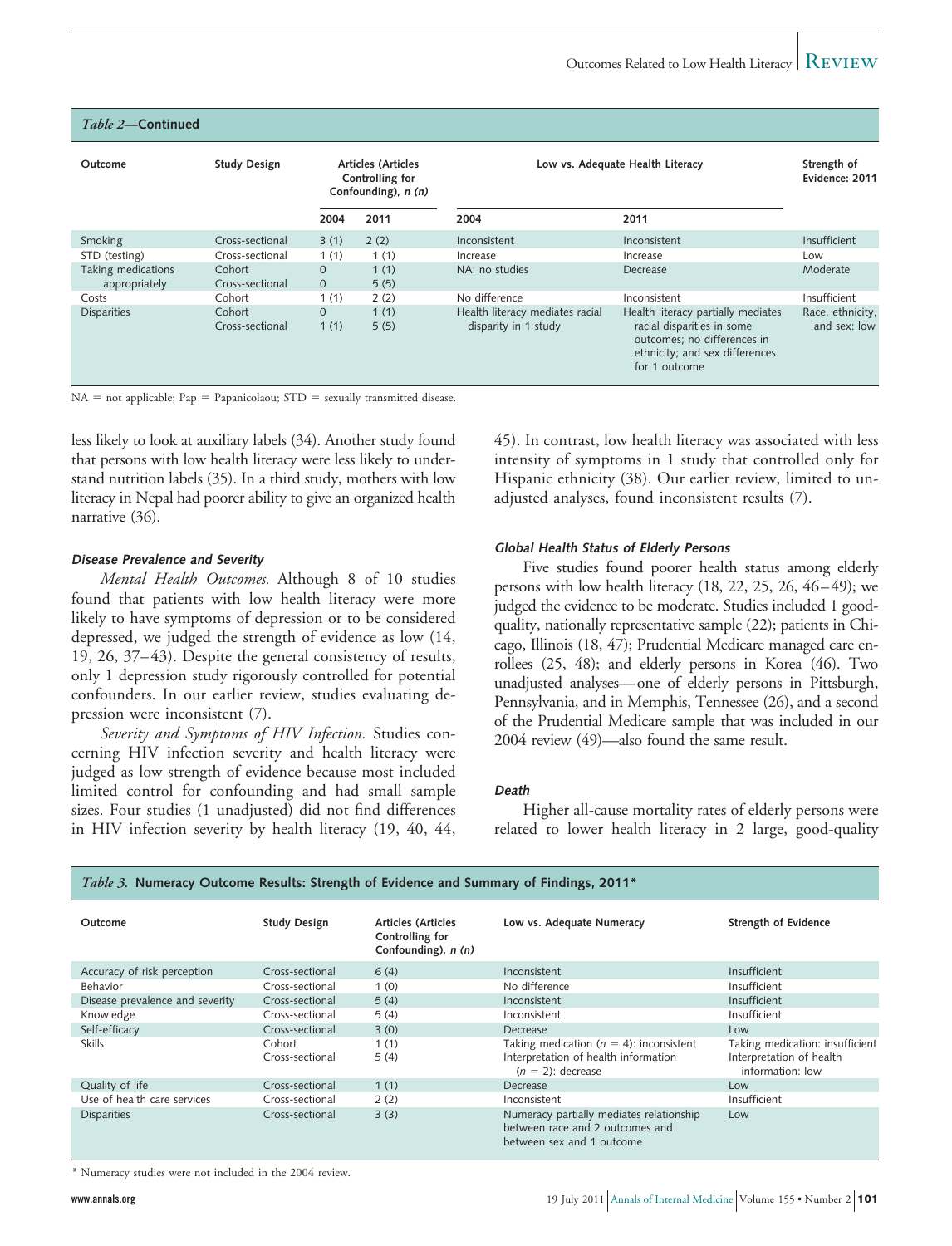studies, after participants' demographic characteristics, health status, and other factors were controlled for; strength of evidence was high (48, 50, 51). The inadequate health literacy group in the Prudential Medicare sample had higher mortality rates than the adequate health literacy group, after cognitive functioning (hazard ratio, 1.27 [95% CI, 1.03 to 1.57]) (50) and baseline measures of disease, physical functioning, and healthy lifestyle (hazard ratio, 1.52 [CI, 1.26 to 1.83]) were controlled for (48). Elderly persons with limited health literacy in the Pittsburgh and Memphis sample also had higher all-cause mortality rates (hazard ratio, 1.75 [CI, 1.27 to 2.41]) (51).

#### **Additional Outcomes: Low or Insufficient Evidence**

We judged the evidence of a relationship between health literacy and the following outcomes as insufficient because of inconsistent results: access to care (13, 14, 19, 23, 26, 52–57), self-efficacy (19, 58–61), various health behaviors (18, 19, 26, 35, 48, 57, 62–70), adherence to medication regimens and procedures (18, 19, 40, 44, 58, 71–82), prevalence of chronic disease (35, 48, 83), prevalence of specific diseases (14, 26, 46, 84), asthma severity and control (17, 21), dental disease (57, 85), diabetes control and complications (42, 86–89), hypertension control (90, 91), health-related quality of life among elderly persons (25, 46–48, 84), and health status among adults with specific diseases (38, 56, 92–96).

We graded the evidence as low when it consisted of few studies or unadjusted analyses. Outcomes included colorectal screening (18, 23, 59, 97, 98), Papanicolaou screening (18, 23, 99), acceptance of HIV testing (100), access to health insurance (101), seeking health-related information (102), asthma self-care (16), diabetes selfmanagement (103), review of prescription information (104), prostate cancer control (105), and adult (106) and adolescent (69) health status.

# **Potential Mediators and Moderators of the Effect of Health Literacy**

Mediators in the causal pathway between health literacy and health outcomes are factors that explain all or part of the relationship. Knowledge, patient self-efficacy, norms, and stigma may mediate the association between health literacy and at least some outcomes, such as adherence and diabetes control (40, 56, 58, 72, 73, 77, 89).

Moderators affect the magnitude or direction of a relationship. Social support and characteristics of the health care system may moderate the relationship between health literacy and both adherence and blood pressure control (76, 77, 90).

#### **Costs of Health Care**

Two studies about differences in costs of health care by health literacy level found inconsistent results (insufficient strength of evidence) (14, 107). The studies examined different payment sources (Medicaid and Medicare) and services. Our earlier review found no relationship between literacy and Medicaid costs (108).

#### **Disparities in Use of Health Care Services or Health Outcomes**

Eight studies examined whether health literacy mediates disparities in use of health care services or health outcomes (109). One study examined whether health literacy moderates disparities.

Health literacy mediated disparities between white and black participants for many health outcomes; however, we judged the evidence as low because only 1 study examined each outcome, and findings from 1 outcome cannot be generalized to other outcomes that have not been tested. Outcomes include the inability to work because of a longterm illness or health condition (83), health status and influenza vaccination among elderly persons (22), physical and mental health domains of quality of life among Medicare enrollees (25), prostate-specific antigen levels among patients with newly diagnosed prostate cancer (105), nonadherence to HIV medication regimens (72), lack of health insurance for children (101), and misinterpretation of medication labels (110). Health literacy did not mediate racial disparities in mammography screening or dental checkups (22), glycemic control (111), parents' difficulty in understanding labels of over-the-counter medications (22, 101), or vaccination rates among elderly persons (25).

We also judged the evidence as low concerning health literacy as a mediator of outcome differences between ethnicities or genders; only 1 study was available to answer each question. Health literacy was not found to mediate differences in health status between Hispanic and white participants (22). In contrast, health literacy explained gender differences in interpreting medication label instructions (110).

In 1 study, health literacy was not found to be a moderator of disparities in health outcomes. The relationship between mortality and health literacy did not differ for black and white persons or for males and females (51).

#### **Relationship Between Numeracy and Outcomes**

Twenty-two studies examined the relationship between numeracy and various outcomes, including use of health care services, health, and disparities. No studies addressed differences in costs.

Two studies examined differences in use of health care services (breast and colorectal cancer screening) by numeracy level and found inconsistent results (insufficient strength of evidence) (112, 113).

In relation to health outcomes, we judged 3 outcomes as low evidence. Poorer self-efficacy in managing asthma and diabetes was related to poor numeracy in 3 studies (114–116). Similarly, less skill in interpreting health information (nutrition labels and health plan information) was related to poor numeracy in 2 studies (only 1 adjusted for potential confounders) (35, 54). One study found that poorer asthma-specific quality of life was related to poor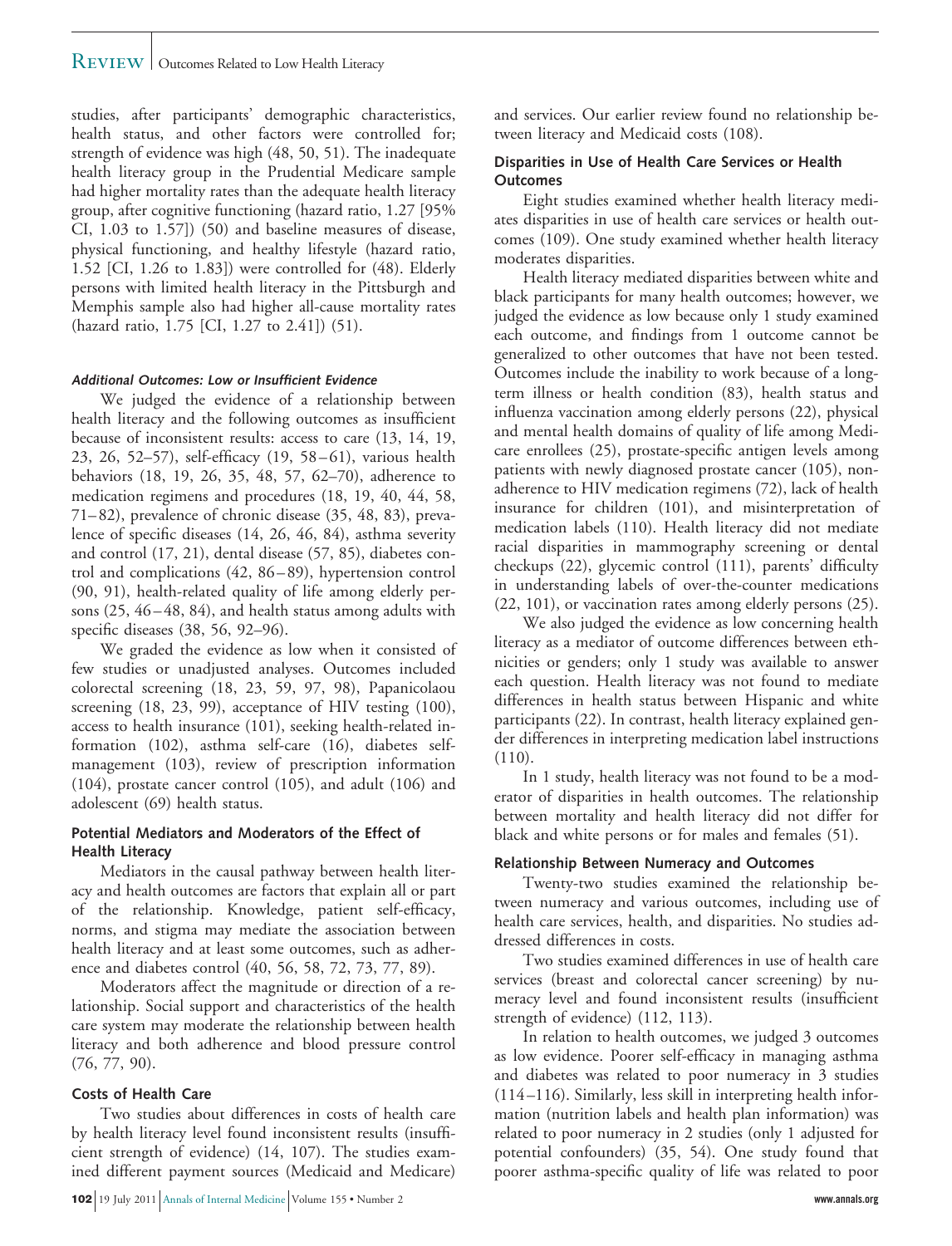numeracy; the relationship was mediated by self-efficacy  $(115)$ .

The relationship between numeracy and other outcomes was judged as insufficient; findings either were inconsistent or were supported by only 1 unadjusted analysis. These outcomes included accuracy of risk perception (11, 117–119, 131), knowledge (32, 112, 114, 120, 121), skills in taking medications (28, 30, 32, 35, 54, 122, 123), selfmanagement behavior (114), and disease prevalence and severity (35, 65, 103, 114, 116).

The evidence of numeracy mediating disparities was low and was limited to racial differences in glycemic control (111) and medication management (123) and gender differences in medication management (28).

# **DISCUSSION**

Our updated review expands findings from the 2004 review in important ways. The 2004 review concluded that low health literacy was associated with poorer healthrelated knowledge and comprehension. The update shows that low health literacy is also associated with differential use of certain health care services, including increased hospitalizations and emergency care and decreased mammography screening and influenza immunizations. Differences in health-related outcomes include a poorer ability to demonstrate taking medications properly and interpret medication labels and health messages and, among elderly persons, poorer overall health status and higher mortality. Evidence is emerging that lower health literacy can mediate (explain or partially explain) racial disparities in health outcomes. The effect was demonstrated across several studies, each measuring a different outcome. In contrast, we did not find a relationship between health literacy and costs or other types of disparities. In both cases, only a few studies examined these relationships. Similarly, the body of evidence concerning the relationship between low numeracy and outcomes is very new and still inconclusive. A broader evidence base is needed to understand this relationship, including the relative importance of the print literacy and numeracy aspects of health literacy.

Newer studies addressed many of the methodological concerns identified in our previous review. Most important, the majority of studies in our updated review evaluated outcome differences by using multivariate analyses that controlled for potential confounding variables. These techniques produced less biased and more meaningful estimates of the direction and magnitude of the relationship between health literacy and outcomes. However, the final selection of confounding variables differed across studies, making synthesis of the literature difficult. Because studies were conducted in various settings and measured different outcomes, this may be appropriate to some extent. Many studies, however, controlled for educational attainment (which is highly correlated with health literacy), and some controlled for variables that would be expected to be in the causal pathway or to mediate the relationship between health literacy and outcomes. This "overadjustment" may underestimate the effect of health literacy (124).

Studies are beginning to identify and isolate variables that can mediate the relationship between health literacy and outcomes. Important explanatory factors include health-related knowledge, self-efficacy, and beliefs (such as stigma related to one's disease). Including control variables based on an analytic framework or causal model in future research would help clarify the pathway of effect between health literacy and health outcomes.

Because no gold standard exists for measuring health literacy, studies differ not only in the tools used but also in specifications of thresholds for distinguishing between health literacy levels. We found only sporadic evidence of differences between an occasionally measured middle category of health literacy and adequate health literacy. Early evidence suggests that the threshold level at which limited health literacy is negatively related to a health outcome may differ across outcomes (125). In future research, justification for the choices of health literacy thresholds based on the outcomes examined would lead to evidence that more meaningfully describes differences and thus identifies populations that are appropriate for different interventions.

Findings from our review can be considered in light of 4 other recent reviews that examined the relationship between health literacy and health outcomes. Each focused on a narrower patient population and settings and fewer outcomes, specifically children (evaluating their health literacy or that of their parents or caregivers) (126, 127), ambulatory care patients (128), and working-age adults (129). Their findings were generally similar to ours, including low health literacy being related to less healthrelated knowledge and poorer health status but were inconsistent regarding the relationship between low health literacy and overall use of health care services, overall health behavior, and disease severity. Another recent systematic review found, as we did, a mixed relationship between low health literacy and cost (130).

Given these and our reviews, we believe it is unlikely that we missed any meaningful body of work. Many published studies report no relationship between health literacy and outcomes, making selective reporting unlikely. Also, although we restricted our review to English-language articles, we found a growing body of literature that measured participants' health literacy in languages other than English.

Although the field has made advances, work remains to be done. Limited data were available from nationally representative or other large samples. Moreover, many studies were conducted in just 1 clinic or in other narrowly defined patient populations. Some smaller studies may have lacked sufficient statistical power to detect differences among health literacy levels or selected uncommon health literacy thresholds because of limitations in their sample distribution. Therefore, larger studies and those that would add to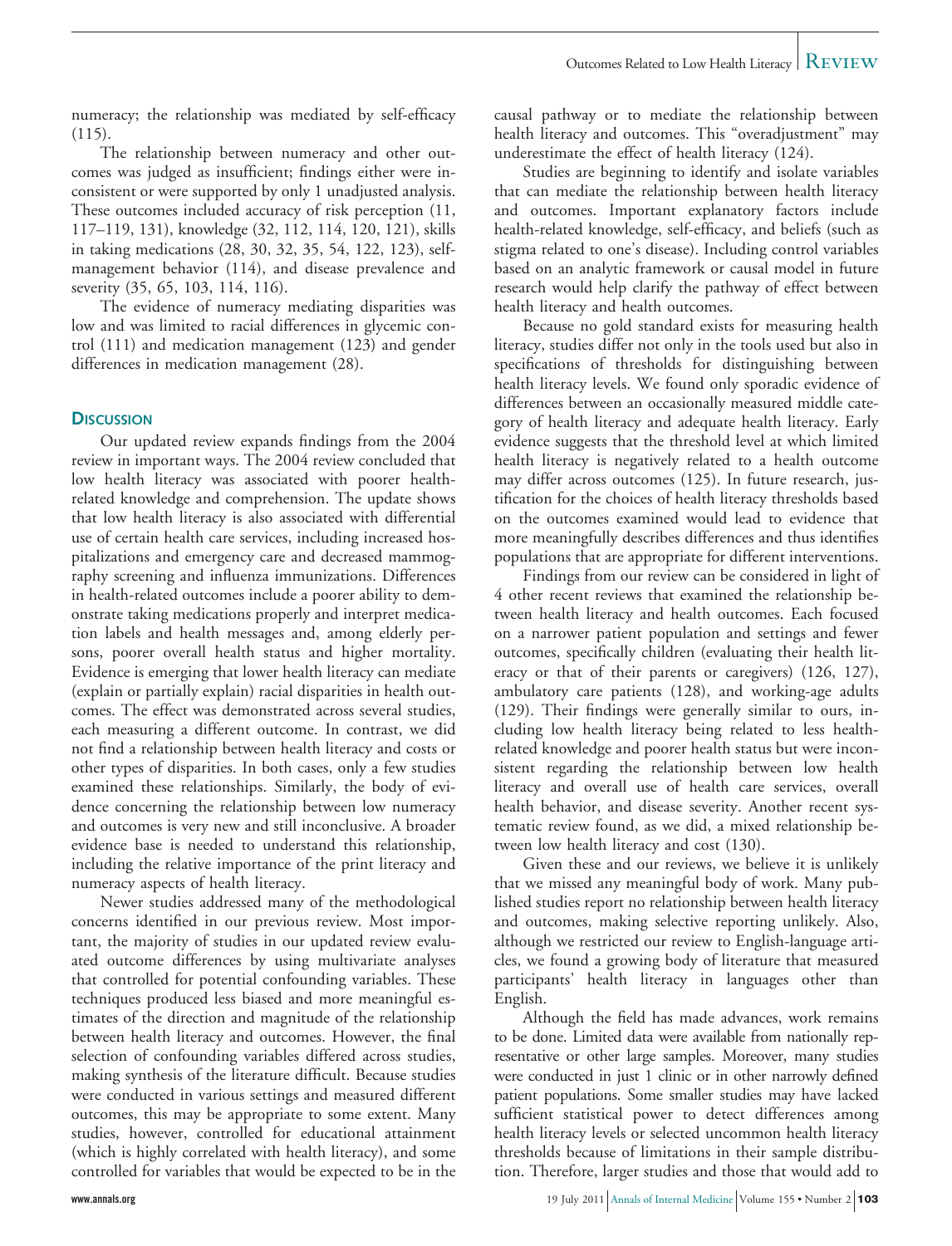our confidence in the applicability of the evidence to a broader population are needed.

Regardless of these limitations, our updated review should enhance the public's awareness that low health literacy can play a substantial role in the interrelationship among patient characteristics, use of health care services, and resulting health outcomes. Finding ways to reduce the effects of low health literacy on health outcomes warrants the attention of policymakers, clinicians, and other stakeholders.

From RTI International, Research Triangle Park; University of North Carolina at Chapel Hill, Chapel Hill; and Duke University, Durham, North Carolina.

**Disclaimer:** The authors of this report are responsible for its content. Statements in this report should not be construed as endorsement by the Agency for Healthcare Research and Quality or the U.S. Department of Health and Human Services.

**Acknowledgment:** The authors thank Audrey R. Holland, Anthony J. Viera, Loraine G. Monroe, Michelle Brasure, Elizabeth Harden, Elizabeth Tant, and Ina F. Wallace for their assistance in conducting the systematic review. They also thank Kathleen N. Lohr, Meera Viswanathan, and Dan Jonas for their input on standard Agency for Healthcare Research and Quality Evidence-based Practice Center protocols. Finally, they thank Kathleen N. Lohr, Anthony J. Viera, and Jonathan M. Farber for their input on prior drafts of this manuscript and Loraine G. Monroe for her assistance in preparing the manuscript.

**Financial Support:** This project was funded by the Agency for Healthcare Research and Quality, U.S. Department of Health and Human Services (under contract HHSA-290-2007-10056-1).

**Potential Conflicts of Interest:** Disclosures can be viewed at www.acponline .org/authors/icmje/ConflictOfInterestForms.do?msNum=M11-0110.

**Requests for Single Reprints:** Nancy D. Berkman, PhD, Program on Health Care Quality and Outcomes, Division of Health Services and Social Policy Research, RTI International, PO Box 12194, 3040 Cornwallis Road, Research Triangle Park, NC 27709-2194; e-mail: berkman@rti .org.

Current author addresses and author contributions are available at www.annals.org.

#### **References**

1. **Berkman ND, Sheridan SL, Donahue KE, Halpern DJ, Viera A, Crotty K, et al.** Health Literacy Interventions and Outcomes: An Update of the Literacy and Health Outcomes Systematic Review of the Literature. Evidence Report/ Technology Assessment no. 199. (Prepared by RTI International–University of North Carolina Evidence-based Practice Center under contract 290-2007- 10056-I.) Rockville, MD: Agency for Healthcare Research and Quality; 2011.

2. Health literacy: report of the Council on Scientific Affairs. Ad Hoc Committee on Health Literacy for the Council on Scientific Affairs, American Medical Association. JAMA. 1999;281:552-7. [PMID: 10022112]

3. **Baker DW.** The meaning and the measure of health literacy. J Gen Intern Med. 2006;21:878-83. [PMID: 16881951]

4. **Kutner M, Greenberg E, Jin Y, Paulsen C.** The Health Literacy of America's Adults: Results From the 2003 National Assessment of Adult Literacy (NCES 2006-483). Washington, DC: U.S. Department of Education, National Center For Education Statistics; 2006.

5. **Institute of Medicine.** Report Brief. Health Literacy: A Prescription to End Confusion. Washington, DC: National Academies Pr; 2004.

6. **U.S. Department of Health and Human Services, Office of Disease Prevention and Health Promotion.** National Action Plan to Improve Health Literacy. Washington, DC: U.S. Department of Health and Human Services; 2010.

7. **Berkman ND, DeWalt DA, Pignone MP, Sheridan SL, Lohr KN, Lux L, et al.** Literacy and Health Outcomes. Evidence Report Technology Assessment no. 87 (Prepared by the RTI International–University of North Carolina Evidence-based Practice Center under contract 290-02-0016.) Rockville, MD: Agency for Healthcare Research and Quality; 2004.

8. **Owens DK, Lohr KN, Atkins D, Treadwell JR, Reston JT, Bass EB, et al.** AHRQ series paper 5: grading the strength of a body of evidence when comparing medical interventions—agency for healthcare research and quality and the effective health-care program. J Clin Epidemiol. 2010;63:513-23. [PMID: 19595577]

9. **Davis TC, Long SW, Jackson RH, Mayeaux EJ, George RB, Murphy PW, et al.** Rapid estimate of adult literacy in medicine: a shortened screening instrument. Fam Med. 1993;25:391-5. [PMID: 8349060]

10. **Parker RM, Baker DW, Williams MV, Nurss JR.** The test of functional health literacy in adults: a new instrument for measuring patients' literacy skills. J Gen Intern Med. 1995;10:537-41. [PMID: 8576769]

11. **Schwartz LM, Woloshin S, Black WC, Welch HG.** The role of numeracy in understanding the benefit of screening mammography. Ann Intern Med. 1997; 127:966-72. [PMID: 9412301]

12. **Jastak S, Wilkinson G.** Wide Range Achievement Test-Revised (WRAT-R). San Antonio, TX: The Psychological Corporation; 1984.

13. **Baker DW, Gazmararian JA, Williams MV, Scott T, Parker RM, Green D, et al.** Health literacy and use of outpatient physician services by Medicare managed care enrollees. J Gen Intern Med. 2004;19:215-20. [PMID: 15009775]

14. **Howard DH, Gazmararian J, Parker RM.** The impact of low health literacy on the medical costs of Medicare managed care enrollees. Am J Med. 2005;118: 371-7. [PMID: 15808134]

15. **Murray MD, Tu W, Wu J, Morrow D, Smith F, Brater DC.** Factors associated with exacerbation of heart failure include treatment adherence and health literacy skills. Clin Pharmacol Ther. 2009;85:651-8. [PMID: 19262464] 16. **Paasche-Orlow MK, Riekert KA, Bilderback A, Chanmugam A, Hill P, Rand CS, et al.** Tailored education may reduce health literacy disparities in asthma self-management. Am J Respir Crit Care Med. 2005;172:980-6. [PMID: 16081544]

17. **DeWalt DA, Dilling MH, Rosenthal MS, Pignone MP.** Low parental literacy is associated with worse asthma care measures in children. Ambul Pediatr. 2007;7:25-31. [PMID: 17261479]

18. **Cho YI, Lee SY, Arozullah AM, Crittenden KS.** Effects of health literacy on health status and health service utilization amongst the elderly. Soc Sci Med. 2008;66:1809-16. [PMID: 18295949]

19. **Murphy DA, Lam P, Naar-King S, Robert Harris D, Parsons JT, Muenz LR; Adolescent Medicine Trials Network for HIV/AIDS Interventions.** Health literacy and antiretroviral adherence among HIV-infected adolescents. Patient Educ Couns. 2010;79:25-9. [PMID: 19665860]

20. **Hope CJ, Wu J, Tu W, Young J, Murray MD.** Association of medication adherence, knowledge, and skills with emergency department visits by adults 50 years or older with congestive heart failure. Am J Health Syst Pharm. 2004;61: 2043-9. [PMID: 15509127]

21. **Shone LP, Conn KM, Sanders L, Halterman JS.** The role of parent health literacy among urban children with persistent asthma. Patient Educ Couns. 2009; 75:368-75. [PMID: 19233588]

22. **Bennett IM, Chen J, Soroui JS, White S.** The contribution of health literacy to disparities in self-rated health status and preventive health behaviors in older adults. Ann Fam Med. 2009;7:204-11. [PMID: 19433837]

23. **White S, Chen J, Atchison R.** Relationship of preventive health practices and health literacy: a national study. Am J Health Behav. 2008;32:227-42. [PMID: 18067463]

24. **Guerra CE, Krumholz M, Shea JA.** Literacy and knowledge, attitudes and behavior about mammography in Latinas. J Health Care Poor Underserved. 2005;16:152-66. [PMID: 15741716]

25. **Howard DH, Sentell T, Gazmararian JA.** Impact of health literacy on socioeconomic and racial differences in health in an elderly population. J Gen Intern Med. 2006;21:857-61. [PMID: 16881947]

26. **Sudore RL, Mehta KM, Simonsick EM, Harris TB, Newman AB, Satterfield S, et al.** Limited literacy in older people and disparities in health and health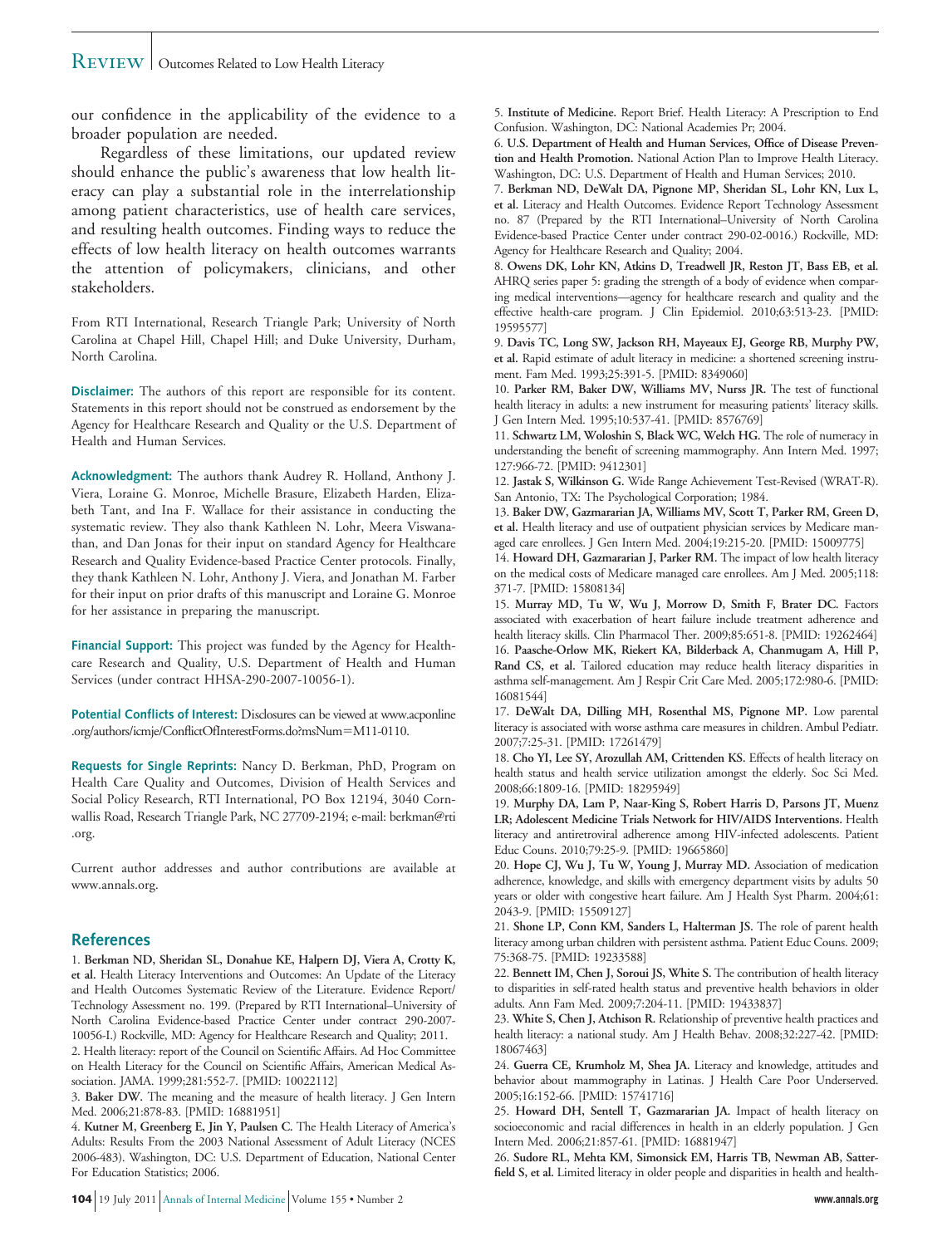care access. J Am Geriatr Soc. 2006;54:770-6. [PMID: 16696742]

27. **Kripalani S, Henderson LE, Chiu EY, Robertson R, Kolm P, Jacobson TA.** Predictors of medication self-management skill in a low-literacy population. J Gen Intern Med. 2006;21:852-6. [PMID: 16881946]

28. **Waldrop-Valverde D, Jones DL, Jayaweera D, Gonzalez P, Romero J, Ownby RL.** Gender differences in medication management capacity in HIV infection: the role of health literacy and numeracy. AIDS Behav. 2009;13:46-52. [PMID: 18618237]

29. **Raehl CL, Bond CA, Woods TJ, Patry RA, Sleeper RB.** Screening tests for intended medication adherence among the elderly. Ann Pharmacother. 2006;40: 888-93. [PMID: 16595567]

30. **Estrada CA, Martin-Hryniewicz M, Peek BT, Collins C, Byrd JC.** Literacy and numeracy skills and anticoagulation control. Am J Med Sci. 2004;328:88-93. [PMID: 15311167]

31. **Yin HS, Mendelsohn AL, Wolf MS, Parker RM, Fierman A, van Schaick L, et al.** Parents' medication administration errors: role of dosing instruments and health literacy. Arch Pediatr Adolesc Med. 2010;164:181-6. [PMID: 20124148] 32. **Yin HS, Dreyer BP, Foltin G, van Schaick L, Mendelsohn AL.** Association of low caregiver health literacy with reported use of nonstandardized dosing instruments and lack of knowledge of weight-based dosing. Ambul Pediatr. 2007; 7:292-8. [PMID: 17660100]

33. **Davis TC, Wolf MS, Bass PF 3rd, Thompson JA, Tilson HH, Neuberger M, et al.** Literacy and misunderstanding prescription drug labels. Ann Intern Med. 2006;145:887-94. [PMID: 17135578]

34. **Wolf MS, Davis TC, Shrank W, Rapp DN, Bass PF, Connor UM, et al.** To err is human: patient misinterpretations of prescription drug label instructions. Patient Educ Couns. 2007;67:293-300. [PMID: 17587533]

35. **Rothman RL, Housam R, Weiss H, Davis D, Gregory R, Gebretsadik T, et al.** Patient understanding of food labels: the role of literacy and numeracy. Am J Prev Med. 2006;31:391-8. [PMID: 17046410]

36. **LeVine RA, LeVine SE, Rowe ML, Schnell-Anzola B.** Maternal literacy and health behavior: a Nepalese case study. Soc Sci Med. 2004;58:863-77. [PMID: 14672599]

37. **Lincoln A, Paasche-Orlow MK, Cheng DM, Lloyd-Travaglini C, Caruso C, Saitz R, et al.** Impact of health literacy on depressive symptoms and mental health-related: quality of life among adults with addiction. J Gen Intern Med. 2006;21:818-22. [PMID: 16881940]

38. **Nokes KM, Coleman CL, Cashen M, Dole P, Sefcik E, Hamilton MJ, et al.** Health literacy and health outcomes in HIV seropositive persons. Res Nurs Health. 2007;30:620-7. [PMID: 18022832]

39. **Bennett IM, Culhane JF, McCollum KF, Mathew L, Elo IT.** Literacy and depressive symptomatology among pregnant Latinas with limited English proficiency. Am J Orthopsychiatry. 2007;77:243-8. [PMID: 17535122]

40. **Kalichman SC, Pope H, White D, Cherry C, Amaral CM, Swetzes C, et al.** Association between health literacy and HIV treatment adherence: further evidence from objectively measured medication adherence. J Int Assoc Physicians AIDS Care (Chic). 2008;7:317-23. [PMID: 19056866]

41. **Walker D, Adebajo A, Heslop P, Hill J, Firth J, Bishop P, et al.** Patient education in rheumatoid arthritis: the effectiveness of the ARC booklet and the mind map. Rheumatology (Oxford). 2007;46:1593-6. [PMID: 17767002]

42. **Morris NS, MacLean CD, Littenberg B.** Literacy and health outcomes: a cross-sectional study in 1002 adults with diabetes. BMC Fam Pract. 2006;7:49. [PMID: 16907968]

43. **Coffman MJ, Norton CK.** Demands of immigration, health literacy, and depression in recent Latino immigrants. Home Health Care Management & Practice. 2010;22:116-22.

44. **Paasche-Orlow MK, Cheng DM, Palepu A, Meli S, Faber V, Samet JH.** Health literacy, antiretroviral adherence, and HIV-RNA suppression: a longitudinal perspective. J Gen Intern Med. 2006;21:835-40. [PMID: 16881943]

45. **Mayben JK, Kramer JR, Kallen MA, Franzini L, Lairson DR, Giordano TP.** Predictors of delayed HIV diagnosis in a recently diagnosed cohort. AIDS Patient Care STDS. 2007;21:195-204. [PMID: 17428187]

46. **Kim SH.** Health literacy and functional health status in Korean older adults. J Clin Nurs. 2009;18:2337-43. [PMID: 19583664]

47. **Lee SY, Arozullah AM, Cho YI, Crittenden K, Vicencio D.** Health literacy, social support, and health status among older adults. Educational Gerontology. 2009;35:191-201.

48. **Baker DW, Wolf MS, Feinglass J, Thompson JA, Gazmararian JA, Huang J.** Health literacy and mortality among elderly persons. Arch Intern Med. 2007; 167:1503-9. [PMID: 17646604]

49. **Gazmararian JA, Baker DW, Williams MV, Parker RM, Scott TL, Green DC, et al.** Health literacy among Medicare enrollees in a managed care organization. JAMA. 1999;281:545-51. [PMID: 10022111]

50. **Baker DW, Wolf MS, Feinglass J, Thompson JA.** Health literacy, cognitive abilities, and mortality among elderly persons. J Gen Intern Med. 2008;23:723-6. [PMID: 18330654]

51. **Sudore RL, Yaffe K, Satterfield S, Harris TB, Mehta KM, Simonsick EM, et al.** Limited literacy and mortality in the elderly: the health, aging, and body composition study. J Gen Intern Med. 2006;21:806-12. [PMID: 16881938]

52. **Lindau ST, Basu A, Leitsch SA.** Health literacy as a predictor of follow-up after an abnormal Pap smear: a prospective study. J Gen Intern Med. 2006;21: 829-34. [PMID: 16881942]

53. **Grubbs V, Gregorich SE, Perez-Stable EJ, Hsu CY.** Health literacy and access to kidney transplantation. Clin J Am Soc Nephrol. 2009;4:195-200. [PMID: 19056617]

54. **Hibbard JH, Peters E, Dixon A, Tusler M.** Consumer competencies and the use of comparative quality information: it isn't just about literacy. Med Care Res Rev. 2007;64:379-94. [PMID: 17684108]

55. **Mancuso CA, Rincon M.** Asthma patients' assessments of health care and medical decision making: the role of health literacy. J Asthma. 2006;43:41-4. [PMID: 16448964]

56. **Mancuso CA, Rincon M.** Impact of health literacy on longitudinal asthma outcomes. J Gen Intern Med. 2006;21:813-7. [PMID: 16881939]

57. **Miller E, Lee JY, DeWalt DA, Vann WF Jr.** Impact of caregiver literacy on children's oral health outcomes. Pediatrics. 2010;126:107-14. [PMID: 20547644]

58. **Wolf MS, Davis TC, Osborn CY, Skripkauskas S, Bennett CL, Makoul G.** Literacy, self-efficacy, and HIV medication adherence. Patient Educ Couns. 2007;65:253-60. [PMID: 17118617]

59. **Peterson NB, Dwyer KA, Mulvaney SA, Dietrich MS, Rothman RL.** The influence of health literacy on colorectal cancer screening knowledge, beliefs and behavior. J Natl Med Assoc. 2007;99:1105-12. [PMID: 17987913]

60. **Torres RY, Marks R.** Relationships among health literacy, knowledge about hormone therapy, self-efficacy, and decision-making among postmenopausal health. J Health Commun. 2009;14:43-55. [PMID: 19180370]

61. **von Wagner C, Semmler C, Good A, Wardle J.** Health literacy and selfefficacy for participating in colorectal cancer screening: The role of information processing. Patient Educ Couns. 2009;75:352-7. [PMID: 19386461]

62. **Wolf MS, Gazmararian JA, Baker DW.** Health literacy and health risk behaviors among older adults. Am J Prev Med. 2007;32:19-24. [PMID: 17184964]

63. **von Wagner C, Knight K, Steptoe A, Wardle J.** Functional health literacy and health-promoting behaviour in a national sample of British adults. J Epidemiol Community Health. 2007;61:1086-90. [PMID: 18000132]

64. **Sharif I, Blank AE.** Relationship between child health literacy and body mass index in overweight children. Patient Educ Couns. 2010;79:43-8. [PMID: 19716255]

65. **Huizinga MM, Beech BM, Cavanaugh KL, Elasy TA, Rothman RL.** Low numeracy skills are associated with higher BMI. Obesity (Silver Spring). 2008; 16:1966-8. [PMID: 18535541]

66. **Paasche-Orlow MK, Clarke JG, Hebert MR, Ray MK, Stein MD.** Educational attainment but not literacy is associated with HIV risk behavior among incarcerated women. J Womens Health (Larchmt). 2005;14:852-9. [PMID: 16313213]

67. **Marteleto L, Lam D, Ranchhod V.** Sexual behavior, pregnancy, and schooling among young people in urban South Africa. Stud Fam Plann. 2008;39:351- 68. [PMID: 19248720]

68. **Needham HE, Wiemann CM, Tortolero SR, Chacko MR.** Relationship between health literacy, reading comprehension, and risk for sexually transmitted infections in young women. J Adolesc Health. 2010;46:506-8. [PMID: 20413090]

69. **Chang LC.** Health literacy, self-reported status and health promoting behaviours for adolescents in Taiwan. J Clin Nurs. 2011;20:190-6. [PMID: 20629822] 70. **Janisse HC, Naar-King S, Ellis D.** Brief report: parent's health literacy among high-risk adolescents with insulin dependent diabetes. J Pediatr Psychol. 2010;35:436-40. [PMID: 19755494]

71. **Gazmararian JA, Kripalani S, Miller MJ, Echt KV, Ren J, Rask K.** Factors associated with medication refill adherence in cardiovascular-related diseases: a focus on health literacy. J Gen Intern Med. 2006;21:1215-21. [PMID: 17105519]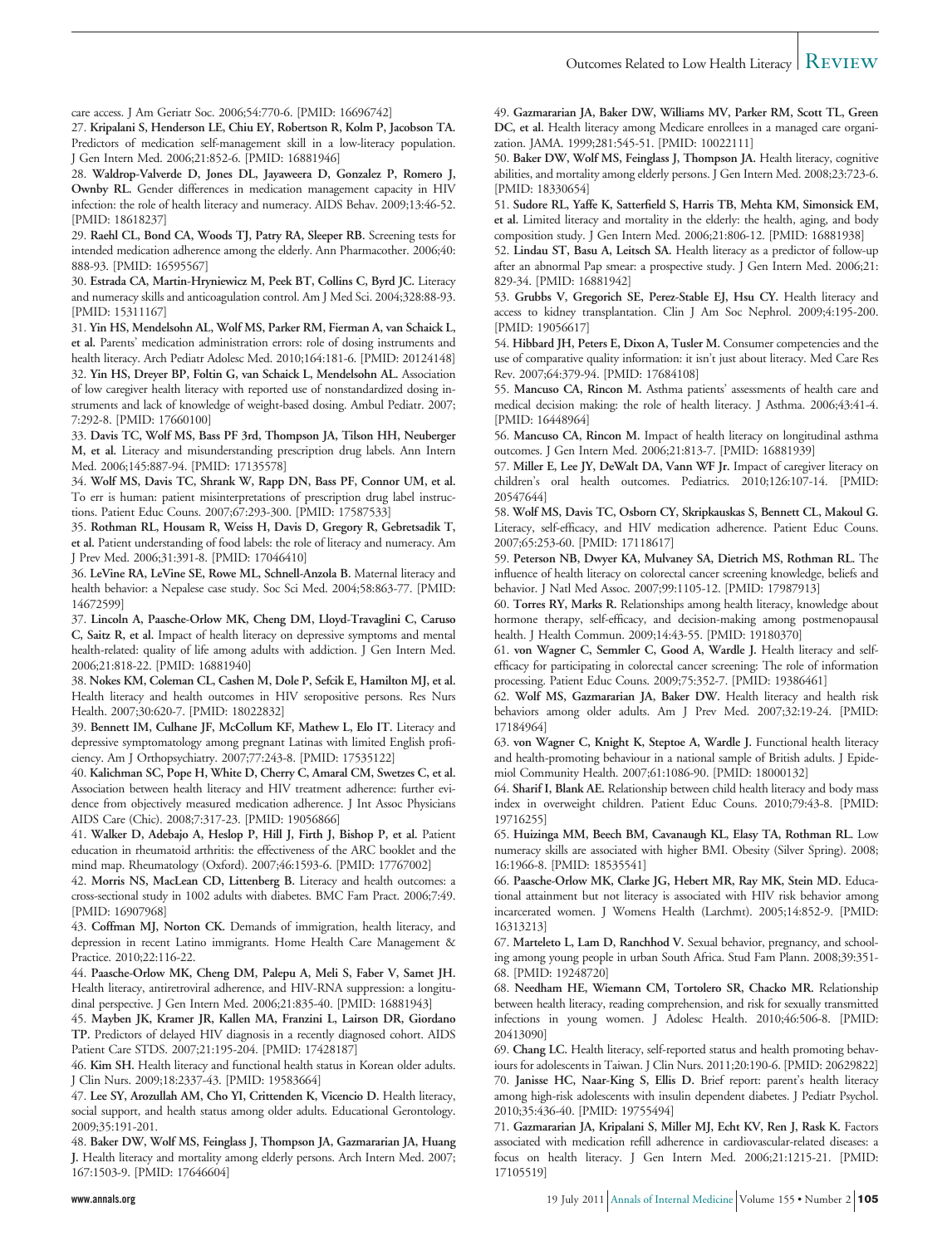72. **Osborn CY, Paasche-Orlow MK, Davis TC, Wolf MS.** Health literacy: an overlooked factor in understanding HIV health disparities. Am J Prev Med. 2007;33:374-8. [PMID: 17950402]

73. **Waite KR, Paasche-Orlow M, Rintamaki LS, Davis TC, Wolf MS.** Literacy, social stigma, and HIV medication adherence. J Gen Intern Med. 2008;23: 1367-72. [PMID: 18563494]

74. **Osborn CY, Davis TC, Bailey SC, Wolf MS.** Health literacy in the context of HIV treatment: introducing the Brief Estimate of Health Knowledge and Action (BEHKA)-HIV version. AIDS Behav. 2010;14:181-8. [PMID: 19023653]

75. **Gatti ME, Jacobson KL, Gazmararian JA, Schmotzer B, Kripalani S.** Relationships between beliefs about medications and adherence. Am J Health Syst Pharm. 2009;66:657-64. [PMID: 19299373]

76. **Johnson VR, Jacobson KL, Gazmararian JA, Blake SC.** Does social support help limited-literacy patients with medication adherence? A mixed methods study of patients in the Pharmacy Intervention for Limited Literacy (PILL) study. Patient Educ Couns. 2010;79:14-24. [PMID: 19647967]

77. **Graham J, Bennett IM, Holmes WC, Gross R.** Medication beliefs as mediators of the health literacy-antiretroviral adherence relationship in HIV-infected individuals. AIDS Behav. 2007;11:385-92. [PMID: 17053858]

78. **Fang MC, Machtinger EL, Wang F, Schillinger D.** Health literacy and anticoagulation-related outcomes among patients taking warfarin. J Gen Intern Med. 2006;21:841-6. [PMID: 16881944]

79. **Chew LD, Bradley KA, Flum DR, Cornia PB, Koepsell TD.** The impact of low health literacy on surgical practice. Am J Surg. 2004;188:250-3. [PMID: 15450829]

80. **Hironaka LK, Paasche-Orlow MK, Young RL, Bauchner H, Geltman PL.** Caregiver health literacy and adherence to a daily multi-vitamin with iron regimen in infants. Patient Educ Couns. 2009;75:376-80. [PMID: 19395227]

81. **Gerber BS, Cho YI, Arozullah AM, Lee SY.** Racial differences in medication adherence: A cross-sectional study of Medicare enrollees. Am J Geriatr Pharmacother. 2010;8:136-45. [PMID: 20439063]

82. **Kripalani S, Gatti ME, Jacobson TA.** Association of age, health literacy, and medication management strategies with cardiovascular medication adherence. Patient Educ Couns. 2010;81:177-81. [PMID: 20684870]

83. **Sentell TL, Halpin HA.** Importance of adult literacy in understanding health disparities. J Gen Intern Med. 2006;21:862-6. [PMID: 16881948]

84. **Wolf MS, Gazmararian JA, Baker DW.** Health literacy and functional health status among older adults. Arch Intern Med. 2005;165:1946-52. [PMID: 16186463]

85. **Parker EJ, Jamieson LM.** Associations between indigenous Australian oral health literacy and self-reported oral health outcomes. BMC Oral Health. 2010; 10:3. [PMID: 20346124]

86. **Tang YH, Pang SM, Chan MF, Yeung GS, Yeung VT.** Health literacy, complication awareness, and diabetic control in patients with type 2 diabetes mellitus. J Adv Nurs. 2008;62:74-83. [PMID: 18352966]

87. **Powell CK, Hill EG, Clancy DE.** The relationship between health literacy and diabetes knowledge and readiness to take health actions. Diabetes Educ. 2007;33:144-51. [PMID: 17272800]

88. **Schillinger D, Barton LR, Karter AJ, Wang F, Adler N.** Does literacy mediate the relationship between education and health outcomes? A study of a low-income population with diabetes. Public Health Rep. 2006;121:245-54. [PMID: 16640146]

89. **Mancuso JM.** Impact of health literacy and patient trust on glycemic control in an urban USA population. Nurs Health Sci. 2010;12:94-104. [PMID: 20487332]

90. **Powers BJ, Olsen MK, Oddone EZ, Thorpe CT, Bosworth HB.** Literacy and blood pressure—do healthcare systems influence this relationship? A crosssectional study. BMC Health Serv Res. 2008;8:219. [PMID: 18947408]

91. **Pandit AU, Tang JW, Bailey SC, Davis TC, Bocchini MV, Persell SD, et al.** Education, literacy, and health: mediating effects on hypertension knowledge and control. Patient Educ Couns. 2009;75:381-5. [PMID: 19442477]

92. **Muir KW, Santiago-Turla C, Stinnett SS, Herndon LW, Allingham RR, Challa P, et al.** Health literacy and vision-related quality of life. Br J Ophthalmol. 2008;92:779-82. [PMID: 18460538]

93. **Johnston MV, Diab ME, Kim SS, Kirshblum S.** Health literacy, morbidity, and quality of life among individuals with spinal cord injury. J Spinal Cord Med. 2005;28:230-40. [PMID: 16048141]

94. **Hahn EA, Cella D, Dobrez DG, Weiss BD, Du H, Lai JS, et al.** The impact of literacy on health-related quality of life measurement and outcomes in cancer outpatients. Qual Life Res. 2007;16:495-507. [PMID: 17091362]

95. **Hahn EA, Du H, Garcia SF, Choi SW, Lai JS, Victorson D, et al.** Literacyfair measurement of health-related quality of life will facilitate comparative effectiveness research in Spanish-speaking cancer outpatients. Med Care. 2010;48: S75-82. [PMID: 20473208]

96. **Zhang XH, Li SC, Fong KY, Thumboo J.** The impact of health literacy on health-related quality of life (HRQoL) and utility assessment among patients with rheumatic diseases. Value Health. 2009;12 Suppl 3:S106-9. [PMID: 20586970] 97. **Guerra CE, Dominguez F, Shea JA.** Literacy and knowledge, attitudes, and behavior about colorectal cancer screening. J Health Commun. 2005;10:651-63. [PMID: 16278201]

98. **Miller DP Jr, Brownlee CD, McCoy TP, Pignone MP.** The effect of health literacy on knowledge and receipt of colorectal cancer screening: a survey study. BMC Fam Pract. 2007;8:16. [PMID: 17394668]

99. **Garbers S, Chiasson MA.** Inadequate functional health literacy in Spanish as a barrier to cervical cancer screening among immigrant Latinas in New York City. Prev Chronic Dis. 2004;1:A07. [PMID: 15670438]

100. Barragán M, Hicks G, Williams MV, Franco-Paredes C, Duffus W, del **Rio C.** Low health literacy is associated with HIV test acceptance. J Gen Intern Med. 2005;20:422-5. [PMID: 15963165]

101. **Yin HS, Johnson M, Mendelsohn AL, Abrams MA, Sanders LM, Dreyer BP.** The health literacy of parents in the United States: a nationally representative study. Pediatrics. 2009;124 Suppl 3:S289-98. [PMID: 19861483]

102. **Shieh C, Broome ME, Stump TE.** Factors associated with health information-seeking in low-income pregnant women. Women Health. 2010;50: 426-42. [PMID: 20853218]

103. **Hassan K, Heptulla RA.** Glycemic control in pediatric type 1 diabetes: role of caregiver literacy. Pediatrics. 2010;125:e1104-8. [PMID: 20368322]

104. **Wolf MS, Davis TC, Shrank WH, Neuberger M, Parker RM.** A critical review of FDA-approved Medication Guides. Patient Educ Couns. 2006;62:316- 22. [PMID: 16884888]

105. **Wolf MS, Knight SJ, Lyons EA, Durazo-Arvizu R, Pickard SA, Arseven A, et al.** Literacy, race, and PSA level among low-income men newly diagnosed with prostate cancer. Urology. 2006;68:89-93. [PMID: 16844451]

106. **Smith JL, Haggerty J.** Literacy in primary care populations: is it a problem? Can J Public Health. 2003;94:408-12. [PMID: 14700237]

107. **Weiss BD, Palmer R.** Relationship between health care costs and very low literacy skills in a medically needy and indigent Medicaid population. J Am Board Fam Pract. 2004;17:44-7. [PMID: 15014052]

108. **Weiss BD, Blanchard JS, McGee DL, Hart G, Warren B, Burgoon M, et al.** Illiteracy among Medicaid recipients and its relationship to health care costs. J Health Care Poor Underserved. 1994;5:99-111. [PMID: 8043732]

109. **Baron RM, Kenny DA.** The moderator-mediator variable distinction in social psychological research: conceptual, strategic, and statistical considerations. J Pers Soc Psychol. 1986;51:1173-82. [PMID: 3806354]

110. **Bailey SC, Pandit AU, Yin S, Federman A, Davis TC, Parker RM, et al.** Predictors of misunderstanding pediatric liquid medication instructions. Fam Med. 2009;41:715-21. [PMID: 19882395]

111. **Osborn CY, Cavanaugh K, Wallston KA, White RO, Rothman RL.** Diabetes numeracy: an overlooked factor in understanding racial disparities in glycemic control. Diabetes Care. 2009;32:1614-9. [PMID: 19401443]

112. **Aggarwal A, Speckman JL, Paasche-Orlow MK, Roloff KS, Battaglia TA.** The role of numeracy on cancer screening among urban women. Am J Health Behav. 2007;31 Suppl 1:S57-68. [PMID: 17931137]

113. **Ciampa PJ, Osborn CY, Peterson NB, Rothman RL.** Patient numeracy, perceptions of provider communication, and colorectal cancer screening utilization. J Health Commun. 2010;15 Suppl 3:157-68. [PMID: 21154091]

114. **Cavanaugh K, Huizinga MM, Wallston KA, Gebretsadik T, Shintani A, Davis D, et al.** Association of numeracy and diabetes control. Ann Intern Med. 2008;148:737-46. [PMID: 18490687]

115. **Apter AJ, Wang X, Bogen D, Bennett IM, Jennings RM, Garcia L, et al.** Linking numeracy and asthma-related quality of life. Patient Educ Couns. 2009; 75:386-91. [PMID: 19217741]

116. **Osborn CY, Cavanaugh K, Wallston KA, Rothman RL.** Self-efficacy links health literacy and numeracy to glycemic control. J Health Commun. 2010;15 Suppl 2:146-58. [PMID: 20845200]

117. **Sheridan SL, Pignone M.** Numeracy and the medical student's ability to interpret data. Eff Clin Pract. 2002;5:35-40. [PMID: 11874195]

118. **Sheridan SL, Pignone MP, Lewis CL.** A randomized comparison of patients' understanding of number needed to treat and other common risk reduc-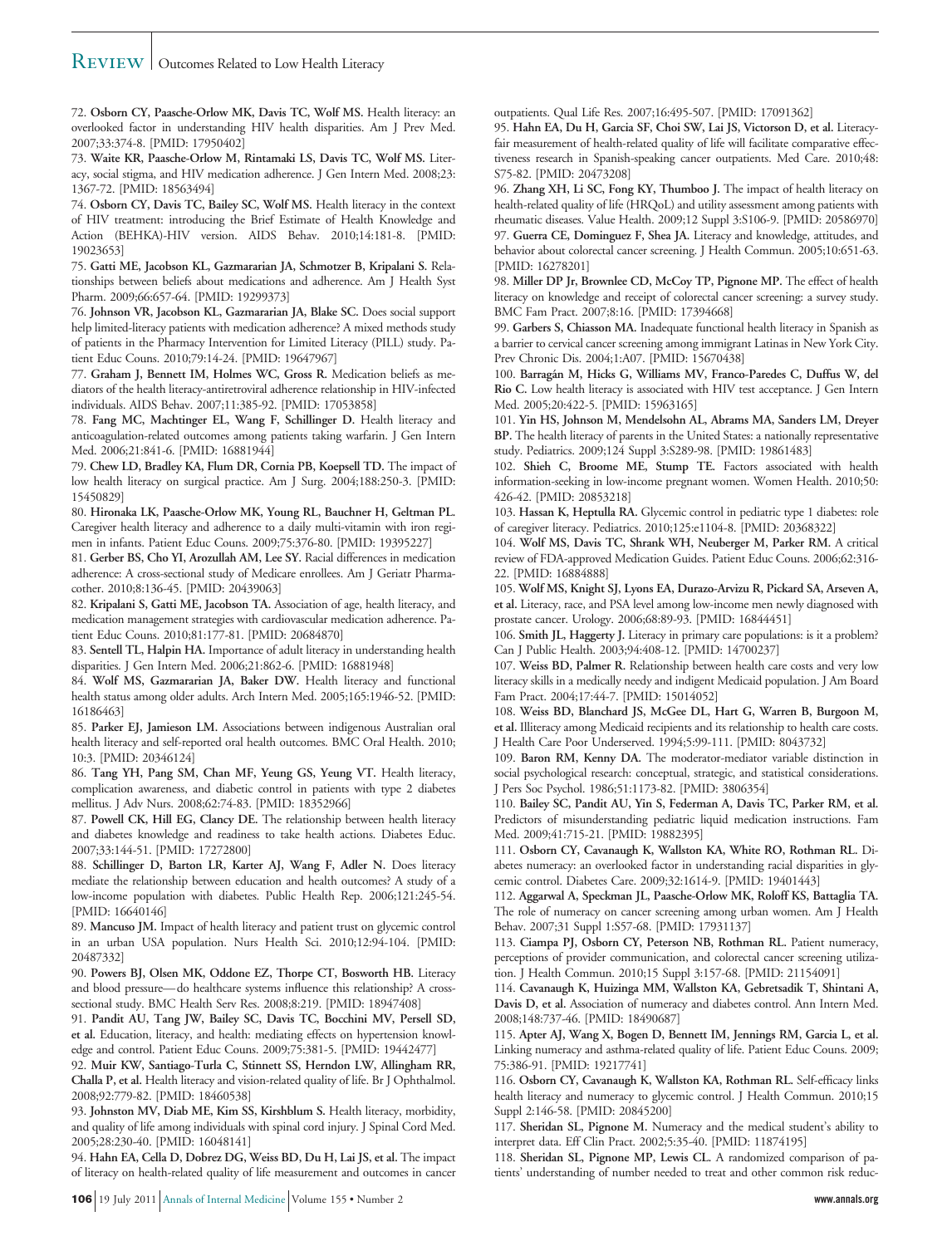# Outcomes Related to Low Health Literacy | REVIEW

tion formats. J Gen Intern Med. 2003;18:884-92. [PMID: 14687273]

119. **Haggstrom DA, Schapira MM.** Black-white differences in risk perceptions of breast cancer survival and screening mammography benefit. J Gen Intern Med. 2006;21:371-7. [PMID: 16686816]

120. **Vavrus F.** Girls' schooling in Tanzania: the key to HIV/AIDS prevention? AIDS Care. 2006;18:863-71. [PMID: 17012074]

121. **Portnoy DB, Roter D, Erby LH.** The role of numeracy on client knowledge in BRCA genetic counseling. Patient Educ Couns. 2010;81:131-6. [PMID: 19854023]

122. **Lokker N, Sanders L, Perrin EM, Kumar D, Finkle J, Franco V, et al.** Parental misinterpretations of over-the-counter pediatric cough and cold medication labels. Pediatrics. 2009;123:1464-71. [PMID: 19482755]

123. **Waldrop-Valverde D, Osborn CY, Rodriguez A, Rothman RL, Kumar M, Jones DL.** Numeracy skills explain racial differences in HIV medication management. AIDS Behav. 2010;14:799-806. [PMID: 19669403]

124. **DeWalt DA, Pignone MP.** Reading is fundamental: the relationship between literacy and health [Editorial]. Arch Intern Med. 2005;165:1943-4. [PMID: 16186462]

125. **Wolf MS, Feinglass J, Thompson J, Baker DW.** In search of 'low health literacy': threshold vs. gradient effect of literacy on health status and mortality. Soc Sci Med. 2010;70:1335-41. [PMID: 20167411]

126. **Geller J, Swetter SM, Leyson J, Miller DR, Brooks K, Geller AC.** Crafting a melanoma educational campaign to reach middle-aged and older men. J Cutan Med Surg. 2006;10:259-68. [PMID: 17241595]

127. **Sanders LM, Federico S, Klass P, Abrams MA, Dreyer B.** Literacy and child health: a systematic review. Arch Pediatr Adolesc Med. 2009;163:131-40. [PMID: 19188645]

128. **Kelly CM, Jorm AF, Wright A.** Improving mental health literacy as a strategy to facilitate early intervention for mental disorders. Med J Aust. 2007; 187:S26-30. [PMID: 17908021]

129. **Easton P, Entwistle VA, Williams B.** Health in the "hidden population" of people with low literacy. A systematic review of the literature. BMC Public Health. 2010;10:459. [PMID: 20687946]

130. Eichler K, Wieser S, Brügger U. The costs of limited health literacy: a systematic review. Int J Public Health. 2009;54:313-24. [PMID: 19644651]

#### **MANUSCRIPT PROCESSING AND TURNAROUND**

*Annals* sends about half of submitted manuscripts for peer review and publishes about 10% of submitted material. The 2010 processing and notification turnaround time for manuscripts that were rejected without external peer review was within 1 week for more than 95% of submitted manuscripts. The processing and notification turnaround time for manuscripts that were received and rejected after external peer review was within 4 weeks for 50% and within 8 weeks for 98%.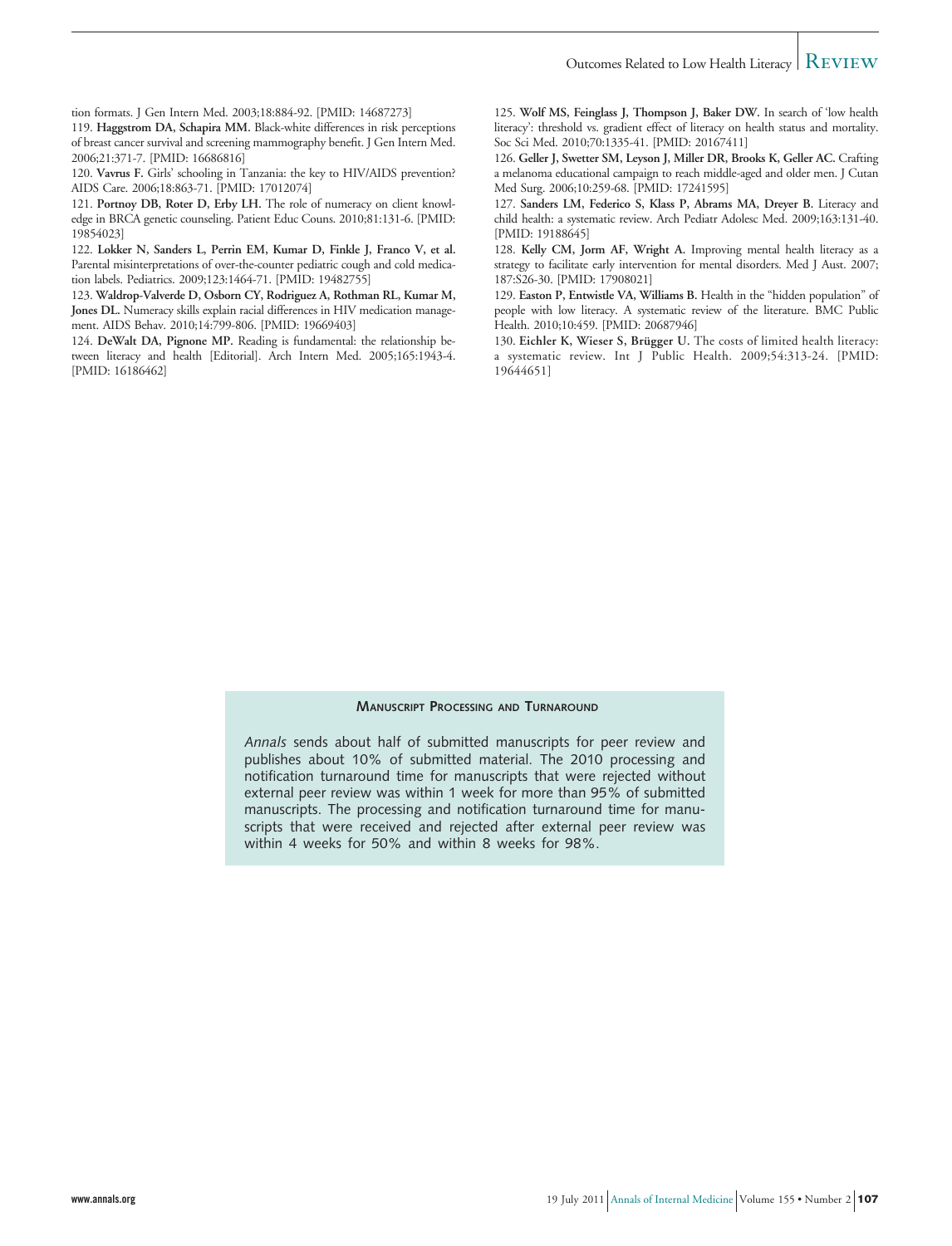# **Annals of Internal Medicine**

**Current Author Addresses:** Dr. Berkman: Program on Health Care Quality and Outcomes, Division of Health Services and Social Policy Research, RTI International, PO Box 12194, 3040 Cornwallis Road, Research Triangle Park, NC 27709-2194.

Dr. Sheridan: 5039 Old Clinic Building, CB 7110, University of North Carolina at Chapel Hill, Chapel Hill, NC 27599.

Dr. Donahue: Department of Family Medicine, University of North Carolina at Chapel Hill, CB 7595, 590 Manning Drive, Chapel Hill, NC 27599.

Dr. Halpern: Durham Medical Center, 4220 North Roxboro Road, Durham, NC 27704.

Dr. Crotty: W228 S2406 Oriole Drive, Waukesha, WI 53186.

**Author Contributions:** Conception and design: N.D. Berkman, S.L. Sheridan, K.E. Donahue, D.J. Halpern.

Analysis and interpretation of the data: N.D. Berkman, S.L. Sheridan, K.E. Donahue, D.J. Halpern, K. Crotty.

Drafting of the article: N.D. Berkman, S.L. Sheridan, K.E. Donahue, D.J. Halpern.

Critical revision of the article for important intellectual content: N.D. Berkman, S.L. Sheridan, K.E. Donahue, D.J. Halpern, K. Crotty.

Final approval of the article: N.D. Berkman, S.L. Sheridan, K.E. Donahue, D.J. Halpern.

Statistical expertise: D.J. Halpern.

Obtaining of funding: N.D. Berkman, S.L. Sheridan.

Administrative, technical, or logistic support: N.D. Berkman, K. Crotty. Collection and assembly of data: N.D. Berkman, S.L. Sheridan, K.E. Donahue, D.J. Halpern, K. Crotty.

131. **Davids SL, Schapira MM, McAuliffe TL, Nattinger AB.** Predictors of pessimistic breast cancer risk perceptions in a primary care population. J Gen Intern Med. 2004;19:310-5. [PMID: 15061739]

132. **Laramee AS, Morris N, Littenberg B.** Relationship of literacy and heart failure in adults with diabetes. BMC Health Serv Res. 2007;7:98. [PMID: 17605784]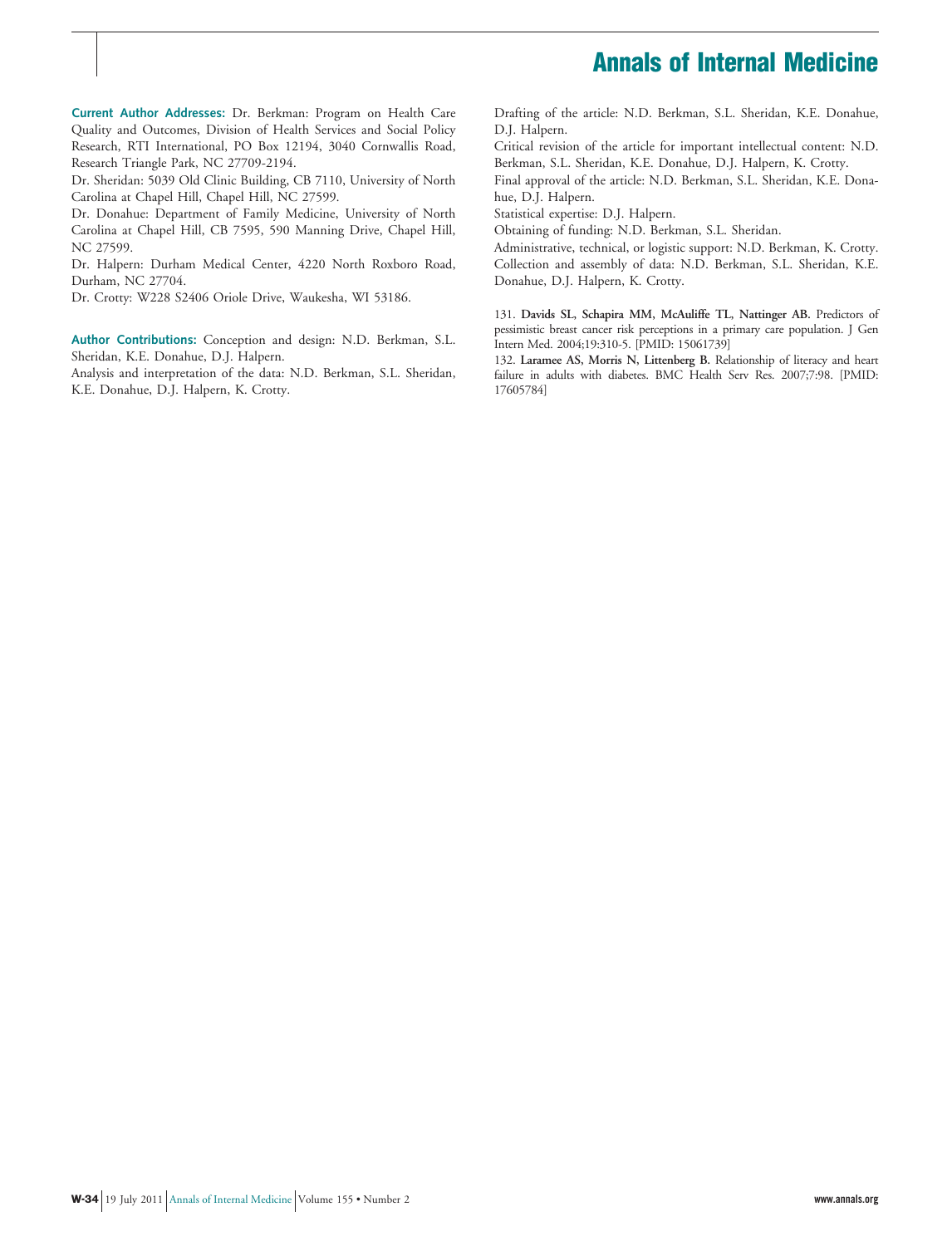# *Appendix Table 1.* **Search Strategy**

| Search Number, by Date and<br>Database | <b>Search Terms</b>                                                                                                                                                                                                                                                                      | <b>Articles</b><br>Returned, n |
|----------------------------------------|------------------------------------------------------------------------------------------------------------------------------------------------------------------------------------------------------------------------------------------------------------------------------------------|--------------------------------|
| May 2009<br>PubMed                     |                                                                                                                                                                                                                                                                                          |                                |
| $\mathbf{1}$                           | Numeracy                                                                                                                                                                                                                                                                                 | 173                            |
| 2                                      | Numeracy; limits: Humans, English                                                                                                                                                                                                                                                        | 146                            |
| 3                                      | "health literacy"                                                                                                                                                                                                                                                                        | 789                            |
| 4                                      | "health literacy"; limits: Entrez Date from 2003, Humans, English                                                                                                                                                                                                                        | 586                            |
| 5                                      | #2 OR #4                                                                                                                                                                                                                                                                                 | 716                            |
| 6                                      | Literacy                                                                                                                                                                                                                                                                                 | 39 0 75                        |
| $\overline{7}$                         | "rapid estimate functional health literacy" OR real*                                                                                                                                                                                                                                     | 215 538                        |
| 8                                      | #6 AND #7                                                                                                                                                                                                                                                                                | 920                            |
| 9                                      | "test of functional health literacy" OR tofhl*                                                                                                                                                                                                                                           | 295                            |
| 10                                     | #6 AND #9                                                                                                                                                                                                                                                                                | 295                            |
| 11                                     | "Hebrew health literacy test" OR HHLT                                                                                                                                                                                                                                                    | 6                              |
| 12                                     | "medical achievement reading test" OR MART                                                                                                                                                                                                                                               | 1202                           |
| 13                                     | #6 AND #12                                                                                                                                                                                                                                                                               | 23                             |
| 14                                     | "newest vital signs" OR NVS                                                                                                                                                                                                                                                              | 203                            |
| 15                                     | #6 AND #14                                                                                                                                                                                                                                                                               | 6                              |
| 16                                     | "short assessment of health literacy" OR SAHLSA                                                                                                                                                                                                                                          | 170                            |
| 17                                     | #6 AND #16                                                                                                                                                                                                                                                                               | 170                            |
| 18                                     | "wide range achievement test" OR WRAT                                                                                                                                                                                                                                                    | 290                            |
| 19                                     | #6 AND #18                                                                                                                                                                                                                                                                               | 77                             |
| 20                                     | "nutritional literacy" OR "literacy assessment for diabetes" OR LAD OR SIL OR "single item numeracy screener"<br>OR DAHL OR "demographic assessment" OR BEHKA OR "brief estimate" OR "diabetes numeracy" OR<br>"medical data interpretation" OR "subjective numeracy" OR "numeracy test" | 18 2 20                        |
| 21                                     | #6 AND #20                                                                                                                                                                                                                                                                               | 264                            |
| 22                                     | #8 OR #10 OR #11 OR #13 OR #15 OR #17 OR #19 OR #21                                                                                                                                                                                                                                      | 1661                           |
| 23                                     | #8 OR #10 OR #11 OR #13 OR #15 OR #17 OR #19 OR #21; limits: Entrez Date from 2003, Humans, English                                                                                                                                                                                      | 729                            |
| 24                                     | #5 OR #23                                                                                                                                                                                                                                                                                | 1310                           |
| 25                                     | #5 OR #23; limits: Editorial, Letter, Case Reports                                                                                                                                                                                                                                       | 58                             |
| 26                                     | #24 NOT #25                                                                                                                                                                                                                                                                              | 1252                           |
| PubMed                                 |                                                                                                                                                                                                                                                                                          |                                |
| 1                                      | "rapid estimate of adult literacy"                                                                                                                                                                                                                                                       | 104                            |
| 2                                      | "test of functional health literacy"                                                                                                                                                                                                                                                     | 290                            |
| 3                                      | "Hebrew health literacy test"                                                                                                                                                                                                                                                            | 6                              |
| 4                                      | "medical achievement reading test"                                                                                                                                                                                                                                                       | 0                              |
| 5                                      | Medical achievements reading test                                                                                                                                                                                                                                                        | 68                             |
| 6                                      | "newest vital signs"                                                                                                                                                                                                                                                                     | 1                              |
| $\overline{7}$                         | "short assessment of health literacy"                                                                                                                                                                                                                                                    | 170                            |
| 8                                      | "wide range achievement test"                                                                                                                                                                                                                                                            | 219                            |
| 9                                      | "literacy assessment for diabetes"                                                                                                                                                                                                                                                       | 225                            |
| 10                                     | "nutritional literacy"                                                                                                                                                                                                                                                                   | 3                              |
| 11                                     | "single item numeracy screener"                                                                                                                                                                                                                                                          | $\mathbf{0}$                   |
| 12                                     | #1 OR #2 OR #3 OR #4 OR #5 OR #6 OR #7 OR #8 OR #9 OR #10 OR #11                                                                                                                                                                                                                         | 991                            |
| 13                                     | #1 OR #2 OR #3 OR #4 OR #5 OR #6 OR #7 OR #8 OR #9 OR #10 OR #11; limits: Entrez Date from 2003,<br>Humans, English                                                                                                                                                                      | 473                            |
| 14                                     | #1 OR #2 OR #3 OR #4 OR #5 OR #6 OR #7 OR #8 OR #9 OR #10 OR #11; limits: Entrez Date from 2003,<br>Humans, Editorial, Letter, Case Report, English                                                                                                                                      | 5                              |
| 15                                     | #13 NOT #14                                                                                                                                                                                                                                                                              | 468                            |
| PubMed<br>1                            | Literacy [tw]                                                                                                                                                                                                                                                                            | 5516                           |
| $\overline{2}$                         | Literacy [tw]; limits: Entrez Date from 2003, Humans, English                                                                                                                                                                                                                            | 2337                           |
| 3                                      | Literacy [tw]; limits: Editorial, Letter, Case Reports                                                                                                                                                                                                                                   | 243                            |
| $\overline{4}$                         | #2 NOT #3                                                                                                                                                                                                                                                                                | 2226                           |
| <b>CINAHL</b>                          |                                                                                                                                                                                                                                                                                          |                                |
| 1                                      | "health literacy"                                                                                                                                                                                                                                                                        | 34                             |
| Cochrane Library                       |                                                                                                                                                                                                                                                                                          |                                |
| $\mathbf{1}$                           | "health literacy"                                                                                                                                                                                                                                                                        | 61                             |
| PsycINFO                               |                                                                                                                                                                                                                                                                                          |                                |
| $\mathbf{1}$                           | "health literacy"                                                                                                                                                                                                                                                                        | 65                             |
| ERIC                                   |                                                                                                                                                                                                                                                                                          |                                |
| $\mathbf{1}$                           | "health literacy"                                                                                                                                                                                                                                                                        | 34                             |
| Summary: Update,<br>May 2009           | Total unduplicated titles and abstracts through electronic database searches                                                                                                                                                                                                             | 2855                           |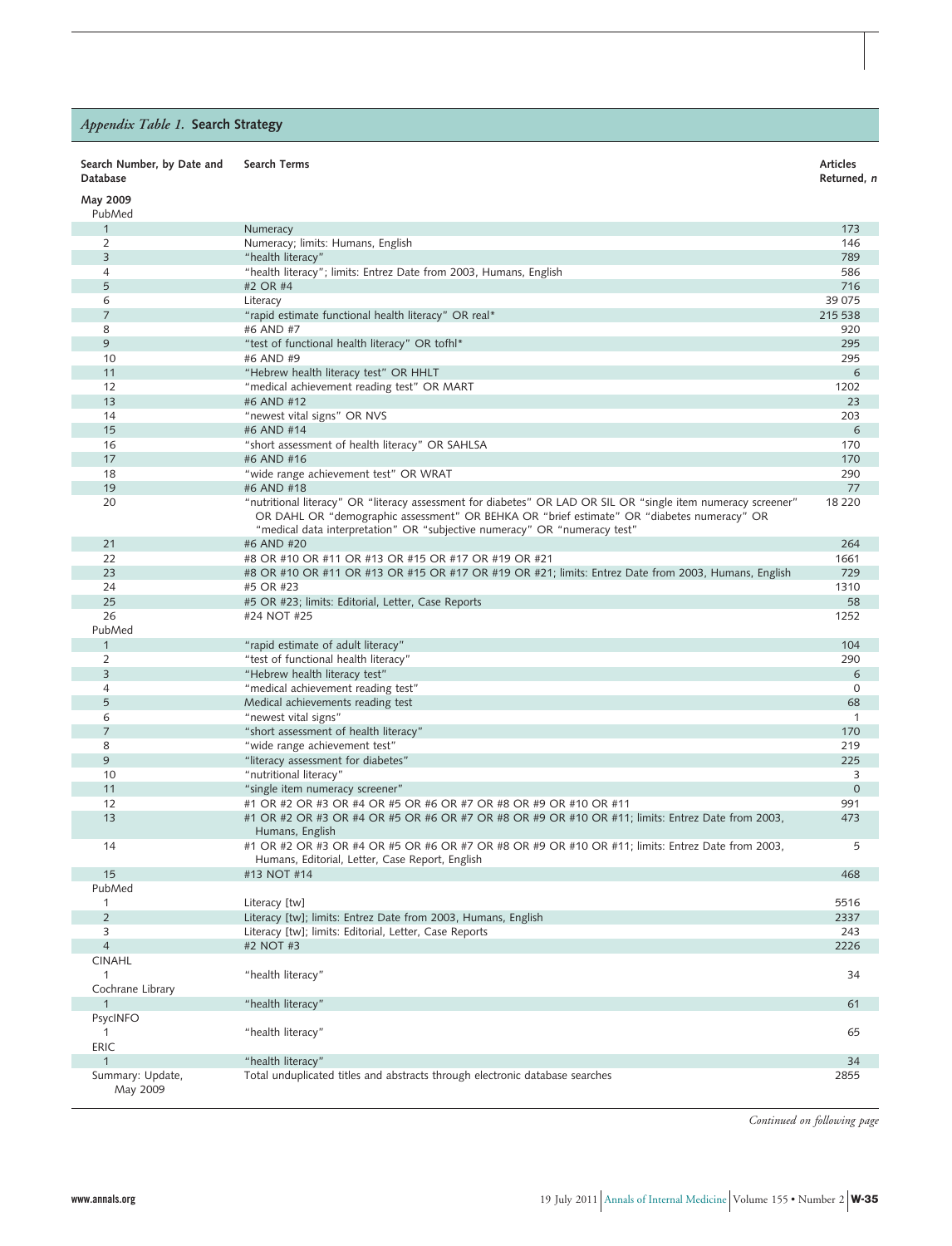# *Appendix Table 1***—Continued**

| Search Number, by Date and<br>Database | <b>Search Terms</b>                                                                                                                                                                                                                                                                      | <b>Articles</b><br>Returned. n |
|----------------------------------------|------------------------------------------------------------------------------------------------------------------------------------------------------------------------------------------------------------------------------------------------------------------------------------------|--------------------------------|
| December 2009<br>PubMed                |                                                                                                                                                                                                                                                                                          |                                |
| $\mathbf{1}$                           | Numeracy                                                                                                                                                                                                                                                                                 | 213                            |
| $\overline{2}$                         | Numeracy; limits: Human, English                                                                                                                                                                                                                                                         | 169                            |
| 3                                      | "health literacy"                                                                                                                                                                                                                                                                        | 964                            |
| 4                                      | "("2009/01/01"[Entrez Date]: "3000"[Entrez Date]) AND ("health literacy"); limits: Humans, English                                                                                                                                                                                       | 110                            |
| 5                                      | #2 OR #4; limits: Humans, English                                                                                                                                                                                                                                                        | 273                            |
| 6                                      | Literacy                                                                                                                                                                                                                                                                                 | 41 0 96                        |
| $\overline{7}$                         | "rapid estimate of adult literacy" OR real*                                                                                                                                                                                                                                              | 232 562                        |
| 8                                      | #6 AND #7                                                                                                                                                                                                                                                                                | 968                            |
| 9                                      | "test of functional health literacy" OR tofhl*                                                                                                                                                                                                                                           | 326                            |
| 10                                     | #6 AND #9                                                                                                                                                                                                                                                                                | 326                            |
| 11                                     | "Hebrew health literacy test" OR HHLT                                                                                                                                                                                                                                                    | $\overline{7}$                 |
| 12                                     | "medical achievement reading test" OR MART                                                                                                                                                                                                                                               | 1300                           |
| 13                                     | #6 AND #12                                                                                                                                                                                                                                                                               | 26                             |
| 14                                     | "newest vital signs" OR NVS                                                                                                                                                                                                                                                              | 220                            |
| 15                                     | #6 AND #14                                                                                                                                                                                                                                                                               | 8                              |
| 16                                     | "short assessment of health literacy" OR SAHLSA                                                                                                                                                                                                                                          | 187                            |
| 17                                     | #6 AND #16                                                                                                                                                                                                                                                                               | 187                            |
| 18                                     | "wide range achievement test" OR WRAT                                                                                                                                                                                                                                                    | 302                            |
| 19                                     | #6 AND #18                                                                                                                                                                                                                                                                               | 83                             |
| 20                                     | "nutritional literacy" OR "literacy assessment for diabetes" OR LAD OR SIL OR "single item numeracy screener"<br>OR DAHL OR "demographic assessment" OR BEHKA OR "brief estimate' OR "diabetes numeracy" OR<br>"medical data interpretation' OR "subjective numeracy" OR "numeracy test" | 18849                          |
| 21                                     | #6 AND #20                                                                                                                                                                                                                                                                               | 282                            |
| 22                                     | #8 OR #10 OR #11 OR #13 OR #15 OR #17 OR #19 OR #21                                                                                                                                                                                                                                      | 1773                           |
| 23                                     | ("2009/01/01" [Entrez Date]: "3000" [Entrez Date]) AND (#8 OR #10 OR #11 OR #13 OR #15 OR #17 OR #19<br>OR #21); limits: Humans, English                                                                                                                                                 | 86                             |
| 24                                     | #5 OR #23                                                                                                                                                                                                                                                                                | 342                            |
| 25                                     | #5 OR #23; limits: Editorial, Letter, Case Reports                                                                                                                                                                                                                                       | 24                             |
| 26                                     | #24 NOT #25                                                                                                                                                                                                                                                                              | 318                            |
| <b>CINAHL</b>                          |                                                                                                                                                                                                                                                                                          |                                |
| $\mathbf{1}$                           | "health literacy"; limits: English, non-MEDLINE                                                                                                                                                                                                                                          | 37                             |
| $\overline{2}$                         | "health literacy"; limits: 1/1/2009-12/31/2010, exclude MEDLINE records, English; search modes-Boolean/<br>Phrase                                                                                                                                                                        | 37                             |
| Cochrane Library                       | "health literacy"; 2009-present                                                                                                                                                                                                                                                          | 5                              |
| PsycINFO                               |                                                                                                                                                                                                                                                                                          |                                |
| 1                                      | "health literacy"; 2009-present, English, no Editorials, no Letters                                                                                                                                                                                                                      | 74                             |
| $\overline{2}$                         | "health literacy"; limits: 1/1/2009-12/31/2010, English; search modes-Boolean/Phrase                                                                                                                                                                                                     | 74                             |
| <b>ERIC</b>                            |                                                                                                                                                                                                                                                                                          |                                |
| $\mathbf{1}$                           | "healthy literacy"; 2009-present, English                                                                                                                                                                                                                                                | 9                              |
| Summary: Update,<br>December 2009      | Total unduplicated titles and abstracts through electronic database searches                                                                                                                                                                                                             | 397                            |

#### **May 2010**

| PubMed         |                                                |         |
|----------------|------------------------------------------------|---------|
|                | Numeracy                                       | 243     |
| $\overline{2}$ | "health literacy"                              | 1084    |
| 3              | #1 OR #2                                       | 1285    |
| $\overline{4}$ | Literacy                                       | 42 702  |
| 5              | "rapid estimate of adult literacy" OR real*    | 245 476 |
| 6              | #4 AND #5                                      | 1000    |
|                | "test of functional health literacy" OR tofhl* | 154     |
| 8              | #4 AND #7                                      | 154     |
| 9              | "Hebrew health literacy test" OR HHLT          |         |
| 10             | #4 AND #9                                      |         |
| 11             | "medical achievement reading test" OR MART     | 1358    |
| 12             | #4 AND #11                                     | 28      |
| 13             | "newest vital signs" OR NVS                    | 261     |
| 14             | #4 AND #13                                     | 11      |
| 15             | "short assessment of health literacy" SAHLSA   | 49      |
| 16             | #4 AND #15                                     | 49      |
| 17             | "wide range achievement test" OR WRAT          | 303     |
| 18             | #4 AND #17                                     | 84      |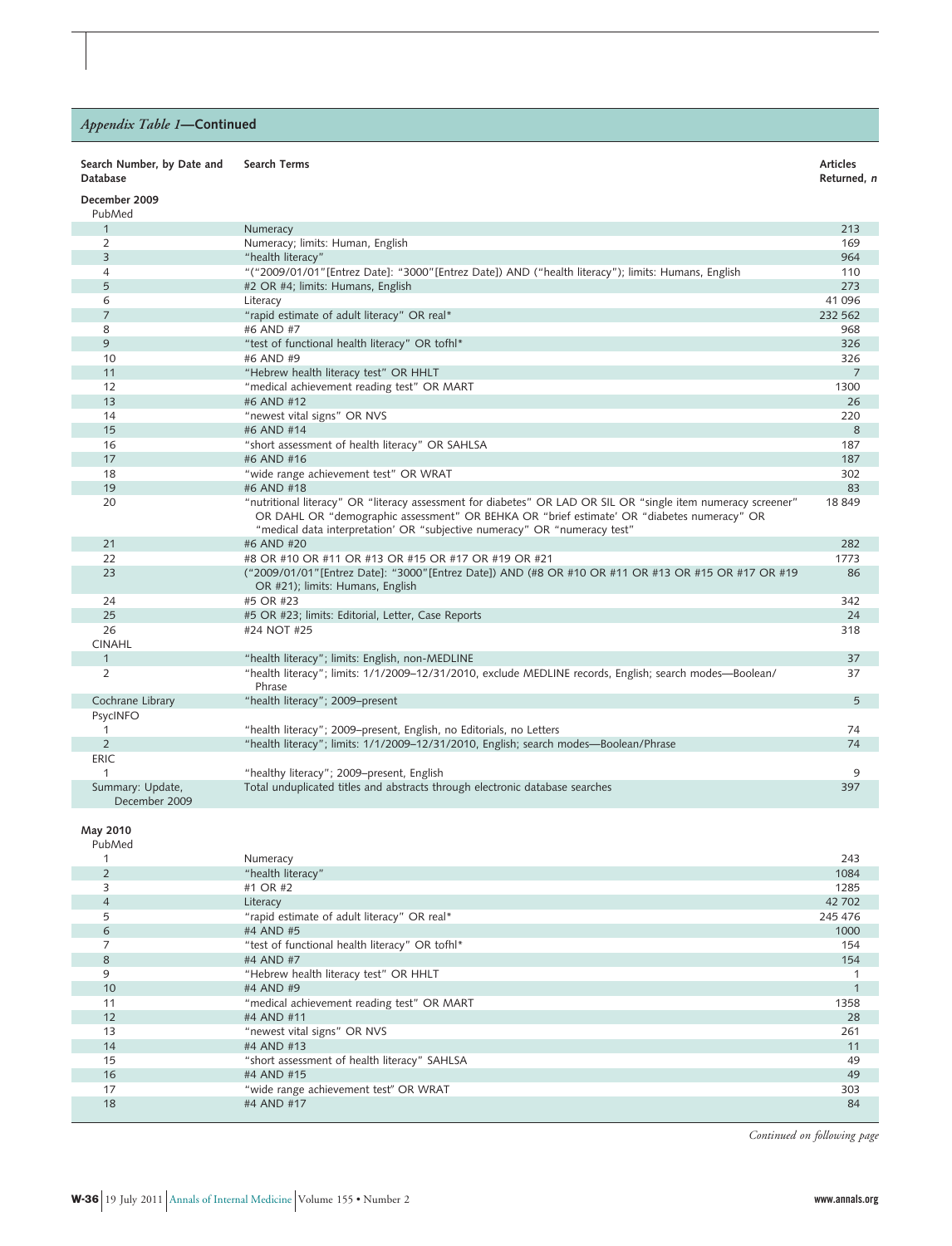# *Appendix Table 1***—Continued**

| Search Number, by Date and<br>Database | <b>Search Terms</b>                                                                                                                                                                                                                                                                      | <b>Articles</b><br>Returned, n |
|----------------------------------------|------------------------------------------------------------------------------------------------------------------------------------------------------------------------------------------------------------------------------------------------------------------------------------------|--------------------------------|
| 19                                     | "nutritional literacy" OR "literacy assessment for diabetes' OR LAD OR SIL OR "single item numeracy screener"<br>OR DAHL OR "demographic assessment" OR BEHKA OR "brief estimate" OR "diabetes numeracy" OR<br>"medical data interpretation" OR "subjective numeracy" OR "numeracy test" | 19 2 66                        |
| 20                                     | #4 AND #19                                                                                                                                                                                                                                                                               | 303                            |
| 21                                     | #6 OR #8 OR #10 OR #12 OR #14 OR #16 OR #18 OR #20                                                                                                                                                                                                                                       | 1522                           |
| 22                                     | #3 OR #21                                                                                                                                                                                                                                                                                | 2561                           |
| 23                                     | #22; limits: Humans, English                                                                                                                                                                                                                                                             | 2042                           |
| 24                                     | #23; limits: Editorial, Letter, Case Reports                                                                                                                                                                                                                                             | 93                             |
| 25                                     | #23 NOT #24                                                                                                                                                                                                                                                                              | 1949                           |
| 26                                     | (#25) AND "20/10/01" [Entrez Date]: "3000" [Entrez Date]; sort by publication date                                                                                                                                                                                                       | 106                            |
| <b>CINAHL</b>                          |                                                                                                                                                                                                                                                                                          |                                |
|                                        | Analogous terms were used to conduct searches                                                                                                                                                                                                                                            | 39                             |
| PsycINFO                               |                                                                                                                                                                                                                                                                                          |                                |
|                                        | Analogous terms were used to conduct searches                                                                                                                                                                                                                                            | 68                             |
| Cochrane Library                       |                                                                                                                                                                                                                                                                                          |                                |
|                                        | Analogous terms were used to conduct searches                                                                                                                                                                                                                                            | 44                             |
| ERIC.                                  | Analogous terms were used to conduct searches                                                                                                                                                                                                                                            | 8                              |
| Summary: Update,<br>May 2010           | Total unduplicated titles and abstracts through electronic database searches                                                                                                                                                                                                             | 244                            |

#### **December 2010**

| PubMed                        |                                                                                                                                                                                                                                                                                          |              |
|-------------------------------|------------------------------------------------------------------------------------------------------------------------------------------------------------------------------------------------------------------------------------------------------------------------------------------|--------------|
| $\mathbf{1}$                  | Numeracy                                                                                                                                                                                                                                                                                 | 295          |
| 2                             | "health literacy"                                                                                                                                                                                                                                                                        | 1322         |
| 3                             | #1 OR #2                                                                                                                                                                                                                                                                                 | 1563         |
| 4                             | Literacy                                                                                                                                                                                                                                                                                 | 44 669       |
| 5                             | "rapid estimate of adult literacy" OR real*                                                                                                                                                                                                                                              | 262 208      |
| 6                             | #4 AND #5                                                                                                                                                                                                                                                                                | 1062         |
| $\overline{7}$                | "test of functional health literacy" OR tofhl*                                                                                                                                                                                                                                           | 175          |
| 8                             | #4 AND #7                                                                                                                                                                                                                                                                                | 175          |
| 9                             | "Hebrew health literacy test" OR HHLT                                                                                                                                                                                                                                                    | $\mathbf{1}$ |
| 10                            | #4 AND #9                                                                                                                                                                                                                                                                                | 1            |
| 11                            | "medical achievement reading test" OR MART                                                                                                                                                                                                                                               | 1433         |
| 12                            | #4 AND #11                                                                                                                                                                                                                                                                               | 28           |
| 13                            | "newest vital signs" OR NVS                                                                                                                                                                                                                                                              | 281          |
| 14                            | #4 AND #13                                                                                                                                                                                                                                                                               | 12           |
| 15                            | "short assessment of health literacy" OR SAHLSA                                                                                                                                                                                                                                          | 56           |
| 16                            | "short assessment of health literacy" OR SAHL                                                                                                                                                                                                                                            | 306          |
| 17                            | #15 OR #16                                                                                                                                                                                                                                                                               | 306          |
| 18                            | #4 AND #17                                                                                                                                                                                                                                                                               | 56           |
| 19                            | "wide range achievement test" OR WRAT                                                                                                                                                                                                                                                    | 314          |
| 20                            | #4 AND #19                                                                                                                                                                                                                                                                               | 86           |
| 21                            | "nutritional literacy" OR "literacy assessment for diabetes" OR LAD OR SIL OR "single item numeracy screener"<br>OR DAHL OR "demographic assessment" OR BEHKA OR "brief estimate" OR "diabetes numeracy" OR<br>"medical data interpretation" OR "subjective numeracy" OR "numeracy test" | 19820        |
| 22                            | #4 AND #21                                                                                                                                                                                                                                                                               | 319          |
| 23                            | #6 OR #8 OR #10 OR #12 OR #14 OR #18 OR #20 OR #22                                                                                                                                                                                                                                       | 1622         |
| 24                            | #3 OR #23                                                                                                                                                                                                                                                                                | 2896         |
| 25                            | #24; limits: Humans, English                                                                                                                                                                                                                                                             | 2291         |
| 26                            | #24; limits: Editorial, Letter, Case Reports                                                                                                                                                                                                                                             | 121          |
| 27                            | #25 NOT #26                                                                                                                                                                                                                                                                              | 2180         |
| 28                            | (#27) AND "2010/03/01" [Entrez Date]: "3000" [Entrez Date]) AND "0" [Entrez Date]: "3000" [Entrez Date]; sort<br>by publication date                                                                                                                                                     | 169          |
| <b>CINAHL</b><br>$\mathbf{1}$ |                                                                                                                                                                                                                                                                                          |              |
| $\overline{2}$                | "health literacy"; limits: English, non-MEDLINE                                                                                                                                                                                                                                          |              |
| Summary: CINAHL,              | "health literacy"; limits: 3/1/2010-12/07/2010; exclude MEDLINE records, English                                                                                                                                                                                                         | 54           |
| December 2010                 |                                                                                                                                                                                                                                                                                          |              |
| Cochrane Library              |                                                                                                                                                                                                                                                                                          |              |
| $\mathbf{1}$                  | "health literacy"; limit: 2010-present                                                                                                                                                                                                                                                   | 6            |
| PsycINFO                      |                                                                                                                                                                                                                                                                                          |              |
| 1                             | "health literacy"; limits: English, no Editorials, no Letters                                                                                                                                                                                                                            |              |
| $\overline{2}$                | "health literacy"; limits: 3/1/2010-12/07/2010, English                                                                                                                                                                                                                                  |              |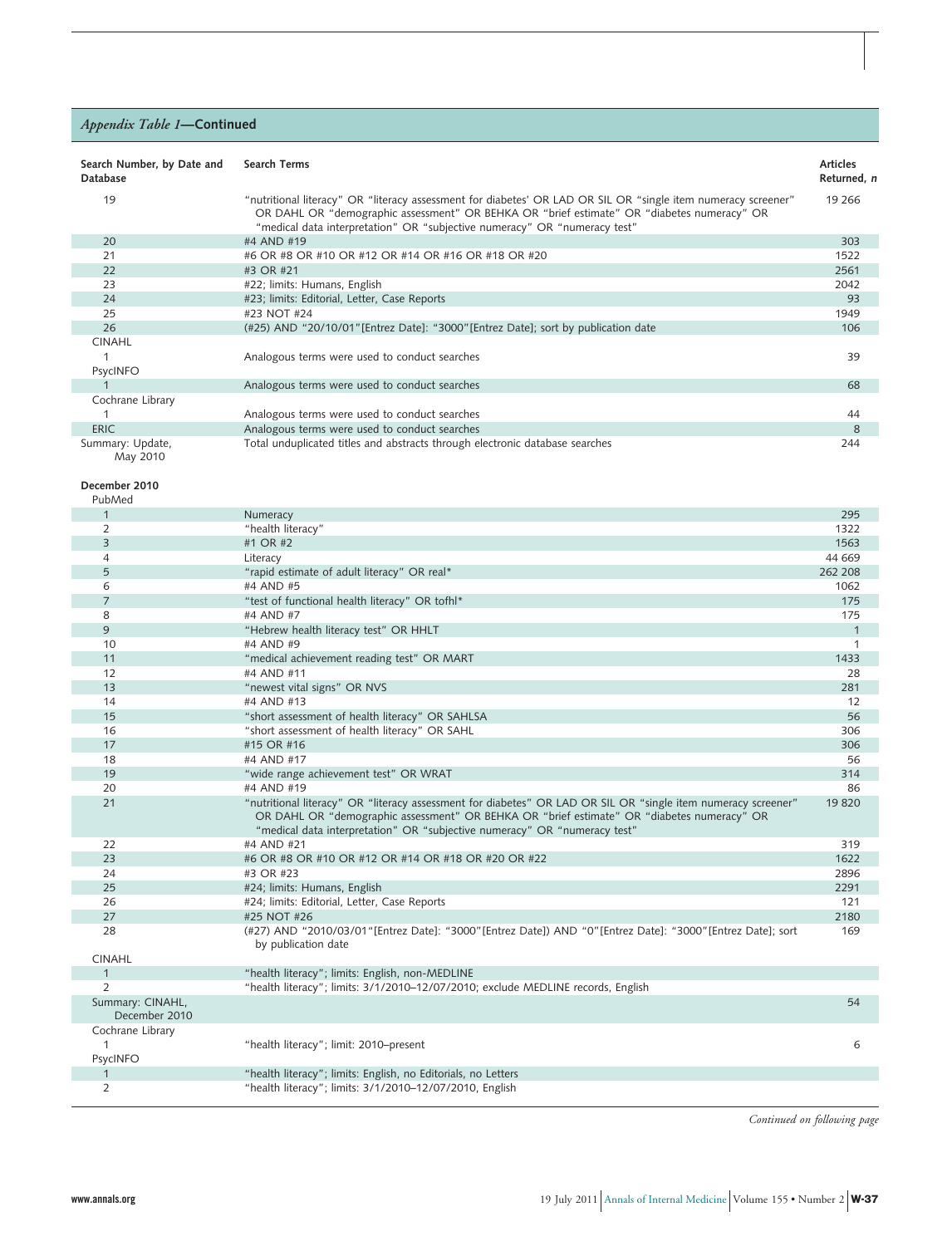# *Appendix Table 1***—Continued**

| Search Number, by Date and<br>Database | Search Terms                                                                 | <b>Articles</b><br>Returned, n |
|----------------------------------------|------------------------------------------------------------------------------|--------------------------------|
| Summary: PsycINFO,<br>December 2010    |                                                                              | 51                             |
| <b>ERIC</b>                            |                                                                              |                                |
|                                        | "health literacy"; limits: 3/1/2010-12/07/2010, English                      |                                |
| Summary: Update,<br>December 2010      | Total unduplicated titles and abstracts through electronic database searches | 285                            |

#### **February 2011**

| PubMed             |                                                                                                                                                                         |                |
|--------------------|-------------------------------------------------------------------------------------------------------------------------------------------------------------------------|----------------|
| $\mathbf{1}$       | Numeracy                                                                                                                                                                | 310            |
| $\overline{2}$     | "health literacy"                                                                                                                                                       | 1404           |
| 3                  | #1 OR #2                                                                                                                                                                | 1656           |
| $\overline{4}$     | Literacy                                                                                                                                                                | 6982           |
| 5                  | "rapid estimate of adult literacy" OR real*                                                                                                                             | 268 409        |
| 6                  | #4 AND #5                                                                                                                                                               | 415            |
| 7                  | "test of functional health literacy" tofhl*                                                                                                                             | 180            |
| 8                  | #4 AND #7                                                                                                                                                               | 180            |
| 9                  | "Hebrew health literacy test" OR HHLT                                                                                                                                   | 1              |
| 10                 | #4 AND #9                                                                                                                                                               | $\mathbf{1}$   |
| 11                 | "medical achievement reading test" OR MART                                                                                                                              | 1833           |
| 12                 | #4 AND #11                                                                                                                                                              | $\overline{7}$ |
| 13                 | "newest vital signs" OR NVS                                                                                                                                             | 288            |
| 14                 | #4 AND #13                                                                                                                                                              | 10             |
| 15                 | "short assessment of health literacy" OR SAHLSA                                                                                                                         | 56             |
| 16                 | <b>SAHL</b>                                                                                                                                                             | 253            |
| 17                 | #15 OR #16                                                                                                                                                              | 308            |
| 18                 | #4 AND #17                                                                                                                                                              | 56             |
| 19                 | "wide range achievement test" OR WRAT                                                                                                                                   | 318            |
| 20                 | #4 AND #19                                                                                                                                                              | 30             |
| 21                 | "nutritional literacy" OR "literacy assessment for diabetes" OR LAD OR SIL OR "single item numeracy screener"                                                           | 19 793         |
|                    | OR DAHL OR "demographic assessment" OR BEHKA OR "brief estimate" OR "diabetes numeracy" OR<br>"medical data interpretation" OR "subjective numeracy" OR "numeracy test" |                |
| 22                 | #4 AND #21                                                                                                                                                              | 63             |
| 23                 | #6 OR #8 OR #10 OR #12 OR #14 OR #18 OR #20 OR #22                                                                                                                      | 657            |
| 24                 | #3 OR #23                                                                                                                                                               | 2021           |
| 25                 | #24; limits: Humans, English                                                                                                                                            | 1617           |
| 26                 | #24; limits: Editorial, Letter, Case Reports                                                                                                                            | 117            |
| 27                 | #25 NOT #26                                                                                                                                                             | 1511           |
| 28                 | #27 AND (2010/12:2011/02 [edat])                                                                                                                                        | 16             |
| 29                 | #25; limits: Published in the last 3 years                                                                                                                              | 756            |
| 30                 | #29; limits: Review                                                                                                                                                     | 80             |
| 31                 | #28 OR #30                                                                                                                                                              | 95             |
| <b>CINAHL</b>      |                                                                                                                                                                         |                |
| 1                  | "health literacy"; limits: English, non-MEDLINE                                                                                                                         |                |
| $\overline{2}$     | "health literacy"; limits: 12/2010-2/2011, English, exclude MEDLINE records                                                                                             |                |
| Summary: CINAHL,   |                                                                                                                                                                         | 11             |
| February 2011      |                                                                                                                                                                         |                |
| 1                  | "health literacy"; 2010–present                                                                                                                                         | $\overline{4}$ |
| PsycINFO           |                                                                                                                                                                         |                |
| $\mathbf{1}$       | "health literacy"; limits: English, Humans, no Editorials, no Letters                                                                                                   |                |
| $\overline{2}$     | "health literacy"; limits: 12/2010-2/2011, English                                                                                                                      |                |
| Summary: PsycINFO, |                                                                                                                                                                         | 21             |
| February 2011      |                                                                                                                                                                         |                |
| ERIC               |                                                                                                                                                                         |                |
| $\mathbf{1}$       | "health literacy"; limits: 12/2010–2/2011, English                                                                                                                      | $\mathbf{1}$   |
| Summary: Update,   |                                                                                                                                                                         | 53             |
| February 2011      |                                                                                                                                                                         |                |
|                    |                                                                                                                                                                         |                |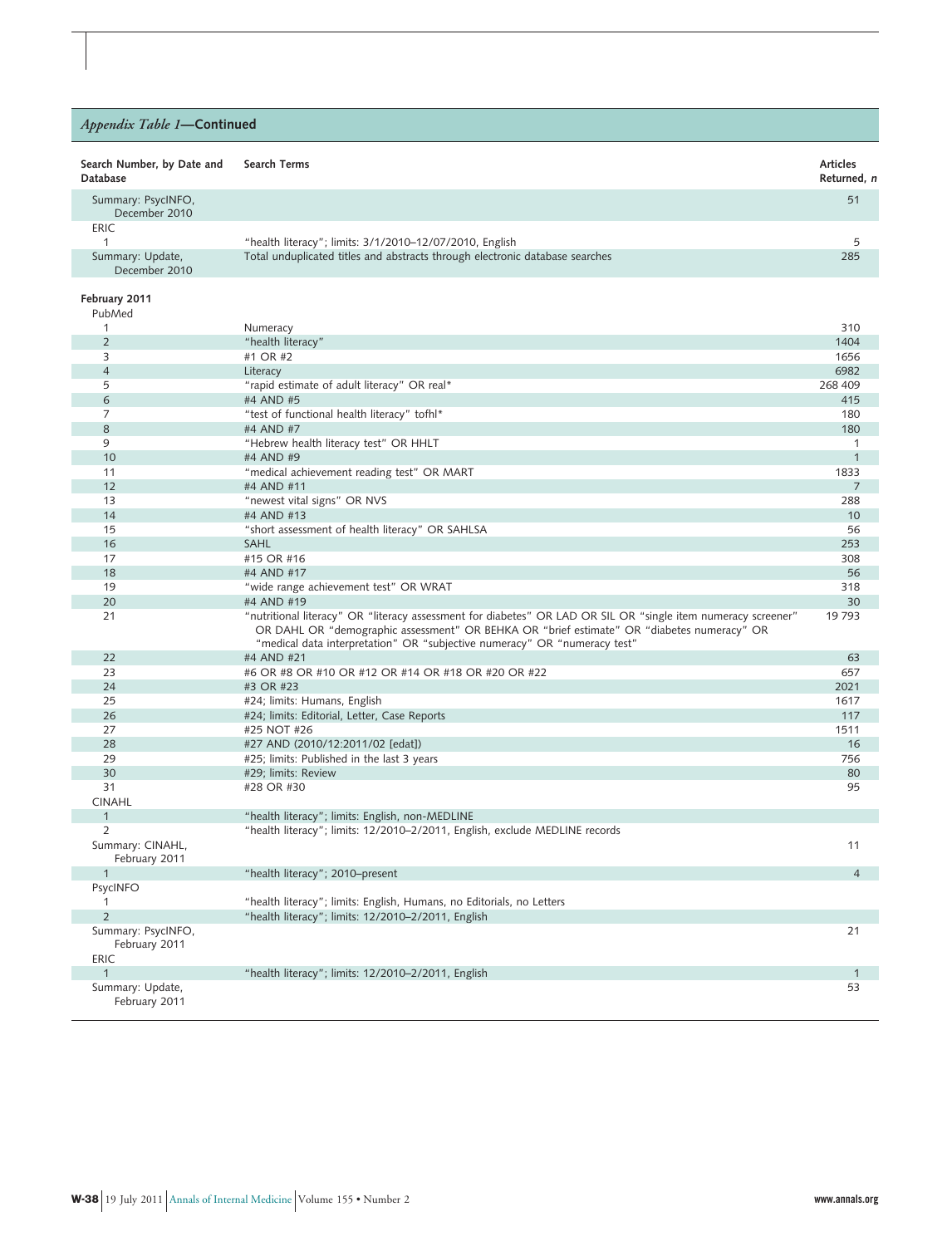#### *Appendix Figure.* **Summary of evidence search and selection.**



 $KQ = \text{key question}.$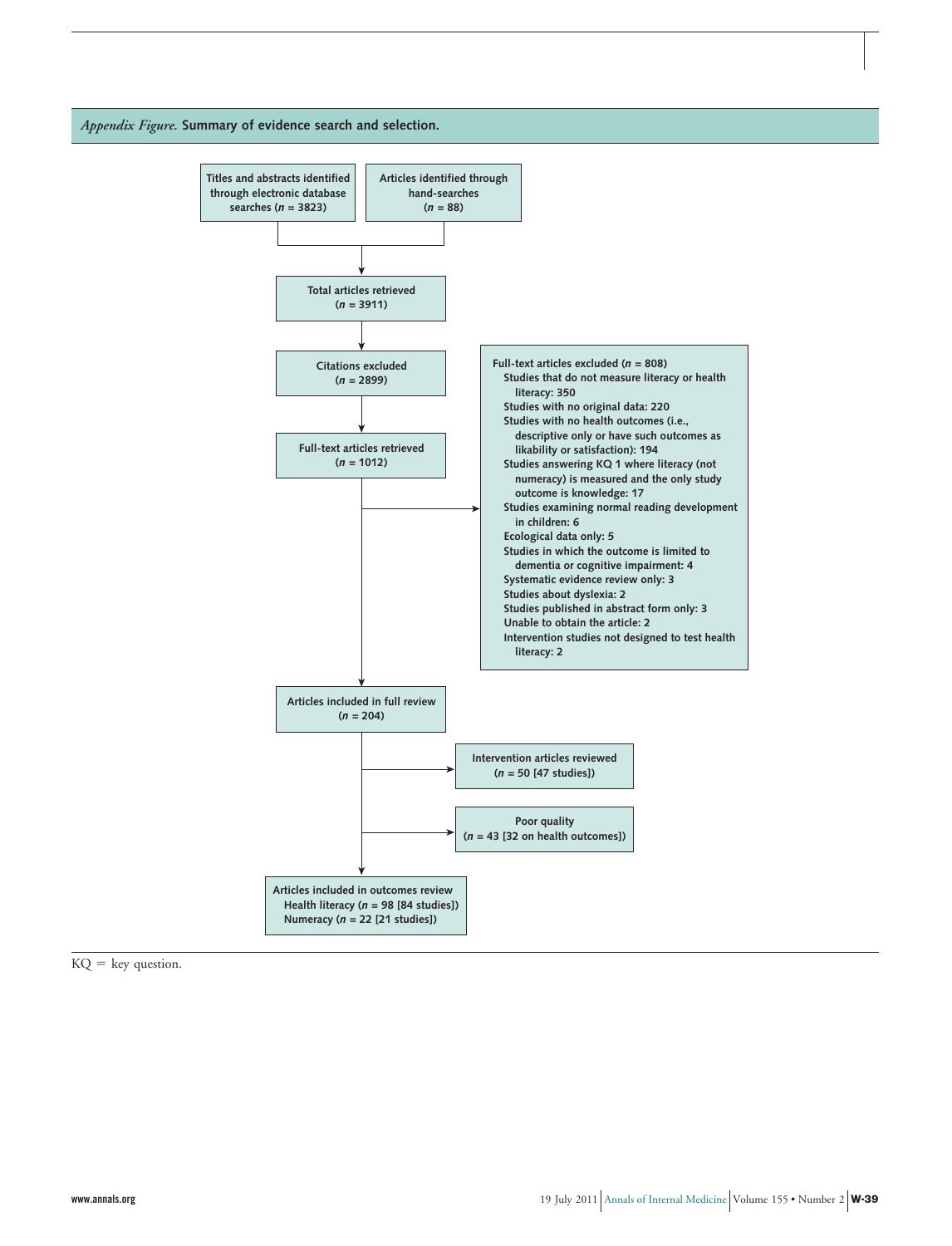# *Appendix Table 2.* **Overview of Numeracy Studies**

| Study, Year<br>(Reference)               | Design                                  | <b>Numeracy Instrument</b>                                                            | Quality<br>Score | <b>Study Sample</b>                                                                                           | Outcomes                                                                                                                                | Variables Used in<br><b>Multivariate Analysis</b>                                                                                   |
|------------------------------------------|-----------------------------------------|---------------------------------------------------------------------------------------|------------------|---------------------------------------------------------------------------------------------------------------|-----------------------------------------------------------------------------------------------------------------------------------------|-------------------------------------------------------------------------------------------------------------------------------------|
| Aggarwal et al,<br>2007 (112)            | Cross-sectional                         | 5-item test adapted from the<br>Black-Toteson Numeracy<br>Test                        | Fair             | 264 patients at 4 ambulatory care<br>clinics affiliated with a U.S.<br>urban academic medical center          | Knowledge, use of<br>health care services                                                                                               | Age, race, education,<br>primary care<br>provider, FH of<br>disease                                                                 |
| Apter et al,<br>2009 (115)               | Cross-sectional                         | Asthma Numeracy<br>Questionnaire                                                      | Fair             | 80 patients with moderate or<br>severe asthma recruited from<br>urban medical practices in<br>Philadelphia    | Quality of life,<br>self-efficacy                                                                                                       | Age, Latino ethnicity                                                                                                               |
| Cavanaugh et al,<br>2008 (114)           | Cross-sectional                         | WRAT-3, Diabetes<br>Numeracy Test                                                     | Fair             | 398 patients from 2 primary care<br>clinics and 2 endocrinology<br>clinics at 3 U.S. hospitals                | Knowledge (unadjusted),<br>self-efficacy<br>(unadjusted), behavior<br>(unadjusted), disease<br>severity                                 | Age, sex, race, income,<br>type of diabetes,<br>years since<br>diagnosis, clinic site                                               |
| Ciampa et al,<br>2010 (113)              | Cross-sectional                         | 1 item from the Lipkus<br>Numeracy Test                                               | Fair             | 1436 participants in the Health<br>Information Technology Survey                                              | Use of health care<br>services                                                                                                          | Age, sex, race, income,<br>education, health<br>insurance                                                                           |
| Davids et al,<br>2004 (131)              | Cross-sectional                         | Test adapted from the<br>Schwartz-Woloshin<br>Numeracy Test                           | Fair             | 254 patients in 2 U.S. academic<br>general medicine clinics                                                   | Accuracy of risk<br>perception                                                                                                          | Age, race, education,<br>income, FH of breast<br>cancer, age at<br>menses, age at first<br>live birth, number of<br>breast biopsies |
| Estrada et al.<br>2004 (30)              | Prospective cohort                      | 6 items (including 3 items<br>adapted from the<br>Schwartz-Woloshin<br>Numeracy Test) | Fair             | 143 patients in anticoagulation<br>management clinics in 1 U.S.<br>university and 1 U.S. VA-based<br>hospital | Medication management<br>skills                                                                                                         | Age                                                                                                                                 |
| Haggstrom and<br>Schapira,<br>2006 (119) | Cross-sectional                         | Schwartz-Woloshin<br>Numeracy Test                                                    | Fair             | 207 patients in a general<br>medicine clinic at a U.S.<br>academic medical center                             | Accuracy of risk<br>perception                                                                                                          | Age, race, FH, family<br>income, insurance,<br>education                                                                            |
| Hassan and<br>Heptulla,<br>2010 (103)    | Cross-sectional                         | Newest vital sign                                                                     | Fair             | 200 parents or caregivers of<br>children with diabetes receiving<br>care at a U.S. diabetes clinic            | Glycemic control                                                                                                                        | Race, language,<br>income, education                                                                                                |
| Hibbard et al,<br>2007 (54)              | RCT: data analyzed<br>cross-sectionally | 15-item scale adapted from<br>the Lipkus Numeracy Test                                | Fair             | 303 community-dwelling U.S.<br>adults                                                                         | Skill (unadjusted), use of<br>health care services<br>(unadjusted)                                                                      | None                                                                                                                                |
| Huizinga et al,<br>2008 (65)             | Cross-sectional                         | WRAT-3                                                                                | Fair             | 169 patients in a U.S. academic<br>primary care clinic                                                        | Disease prevalence or<br>severity                                                                                                       | Age, sex, race, income,<br>education, REALM                                                                                         |
| Lokker et al,<br>2009 (122)              | Cross-sectional                         | WRAT math subtest                                                                     | Fair             | 182 caregivers of patients at<br>general pediatric clinics at 3<br>academic medical centers                   | Medication management<br>skills                                                                                                         | Age, sex, race,<br>education                                                                                                        |
| Osborn et al,<br>2009 (111)              | Cross-sectional                         | Diabetes Numeracy Test                                                                | Good             | 383 patients at 2 primary care<br>and 2 diabetes specialty clinics<br>located at 3 medical centers            | Disease prevalence and<br>severity (numeracy as<br>a mediator of<br>relationship between<br>race and $HbA_{1c}$ )                       | Age, year of diagnosis,<br>diabetes, insulin use,<br>African American                                                               |
| Osborn et al,<br>2010 (116)              | Cross-sectional                         | WRAT math subtest                                                                     | Fair             | 383 patients at 2 primary care<br>and 2 diabetes specialty clinics<br>located at 3 medical centers            | Disease severity<br>measured through<br>glycemic control                                                                                | Age, African American,<br>years since<br>diagnosis, insulin,<br>diabetes self-efficacy                                              |
| Portnoy et al,<br>2010 (121)             | Cross-sectional                         | 3-item test adapted from the<br>Schwartz-Woloshin<br>Numeracy Test                    | Fair             | 246 residents of Baltimore and<br>Salt Lake City                                                              | Knowledge                                                                                                                               | Age, site, REAL-G<br>(genetic testing<br>literacy measure),<br>session length                                                       |
| Rothman et al,<br>2006 (35)              | Cross-sectional                         | WRAT-3                                                                                | Fair             | 200 patients at 1 U.S. academic<br>primary care clinic                                                        | Skill (unadjusted),<br>disease prevalence or<br>severity (unadjusted)                                                                   | None                                                                                                                                |
| Schwartz et al,<br>1997 (11)             | RCT: data analyzed<br>cross-sectionally | Schwartz-Woloshin<br>Numeracy Test                                                    | Fair             | 287 patients at a U.S. VA hospital<br>who received a mailed survey                                            | Accuracy of risk<br>perception                                                                                                          | Age, income,<br>education, frame of<br>information                                                                                  |
| Sheridan and<br>Pignone, 2002<br>(117)   | RCT: data analyzed<br>cross-sectionally | Schwartz-Woloshin<br>Numeracy Test                                                    | Fair             | 62 medical students in a U.S.<br>medical school                                                               | Accuracy of risk<br>perception<br>(unadjusted)                                                                                          | None                                                                                                                                |
| Sheridan et al,<br>2003 (118)            | RCT: data analyzed<br>cross-sectionally | Schwartz-Woloshin<br>Numeracy Test                                                    | Fair             | 357 patients in a U.S. academic<br>general medicine clinic                                                    | Accuracy of risk<br>perception<br>(unadjusted)                                                                                          | None                                                                                                                                |
| Vavrus, 2006 (120)                       | Cross-sectional                         | Unspecified numeracy test                                                             | Fair             | 277 students from 4 school<br>districts in Tanzania                                                           | Knowledge                                                                                                                               | Sex, literacy,<br>household spending,<br>parents' education,<br>television in home,<br>siblings, electricity,<br>sewage             |
| Waldrop-Valverde<br>et al, 2009 (28)     | Cross-sectional                         | Woodcock-Johnson Applied<br>Problems subtest                                          | Fair             | 155 patients at HIV clinics or<br>participants in an AIDS<br>drug-assistance program in<br>Miami              | Medication management<br>skills (numeracy as a<br>mediator of the<br>relationship between<br>sex and capacity to<br>manage medications) | Sex, time since HIV<br>diagnosis, education,<br>health literacy                                                                     |